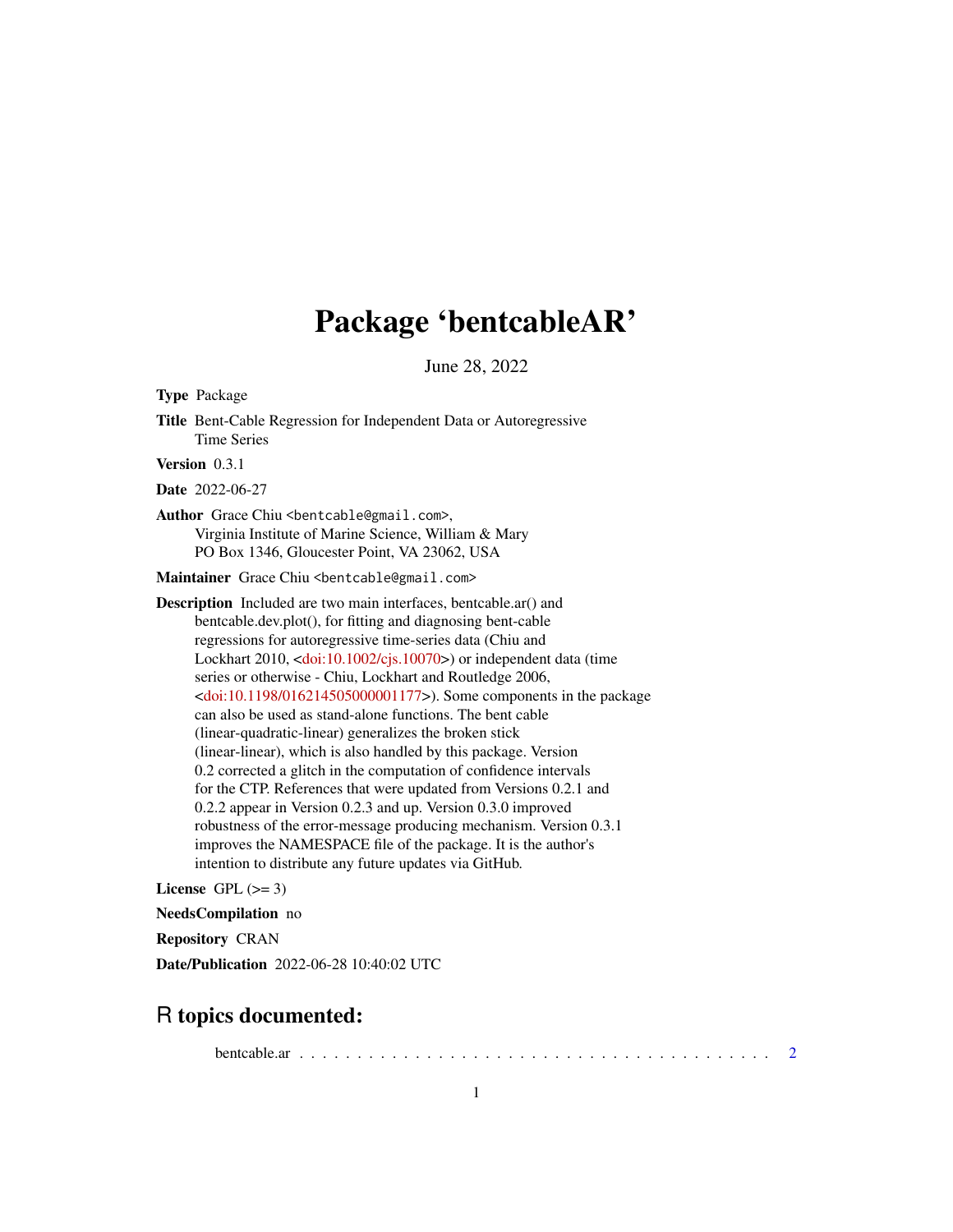# <span id="page-1-0"></span>2 bentcable.ar **bentcable.ar**

| Index | 30 |
|-------|----|
|       |    |

<span id="page-1-2"></span>bentcable.ar *Bent-Cable Regression for Independent and Autoregressive Data*

# <span id="page-1-1"></span>Description

These two functions are the main interfaces in the bentcableAR package. They perform bent-cable (including broken-stick) regression to AR(p) time-series data or independent data (time-series or otherwise) and produce diagnostic plots. Confidence intervals for the *critical time point* (CTP) are included in some cases.

# Usage

bentcable.ar(y.vect, tgdev = NULL, p = 0, stick = FALSE, t.vect = NULL, init.cable = NULL, init.phi = NULL, tol = 1e-04, method $0 = "css", method1 = "yw", ci.level = 0.95,$  $main = NULL$ bentcable.dev.plot(tau.vect, gamma.vect = NULL, y.vect, t.vect = NULL, stick =  $FALSE, p = 0)$ 

#### Arguments

| y.vect               | A numeric vector of response data.                                                                                                                                                                                                                                                                    |
|----------------------|-------------------------------------------------------------------------------------------------------------------------------------------------------------------------------------------------------------------------------------------------------------------------------------------------------|
| t.vect               | A numeric vector of design points, which <b>MUST</b> be equidistant with unit in-<br>crements if $p>0$ is assumed. They need not be equidistant for independent<br>data. Specifying t. vect=NULL is equivalent to specifying the default time points<br>$c(0,1,2,)$ . Also see <b>Warnings</b> below. |
| tau.vect, gamma.vect |                                                                                                                                                                                                                                                                                                       |
|                      | Numeric vectors specifying a $(\tau, \gamma)$ -grid over which the bent-cable profile de-<br>viance surface / function is to be evaluated. If stick=TRUE, then gamma. vect is<br>overwritten by $c(0)$ in bentcable. dev. plot.                                                                       |
| tgdev                | A bent cable . dev. plot object. An error results if this is supplied together with<br>init.cable or init.phi.                                                                                                                                                                                        |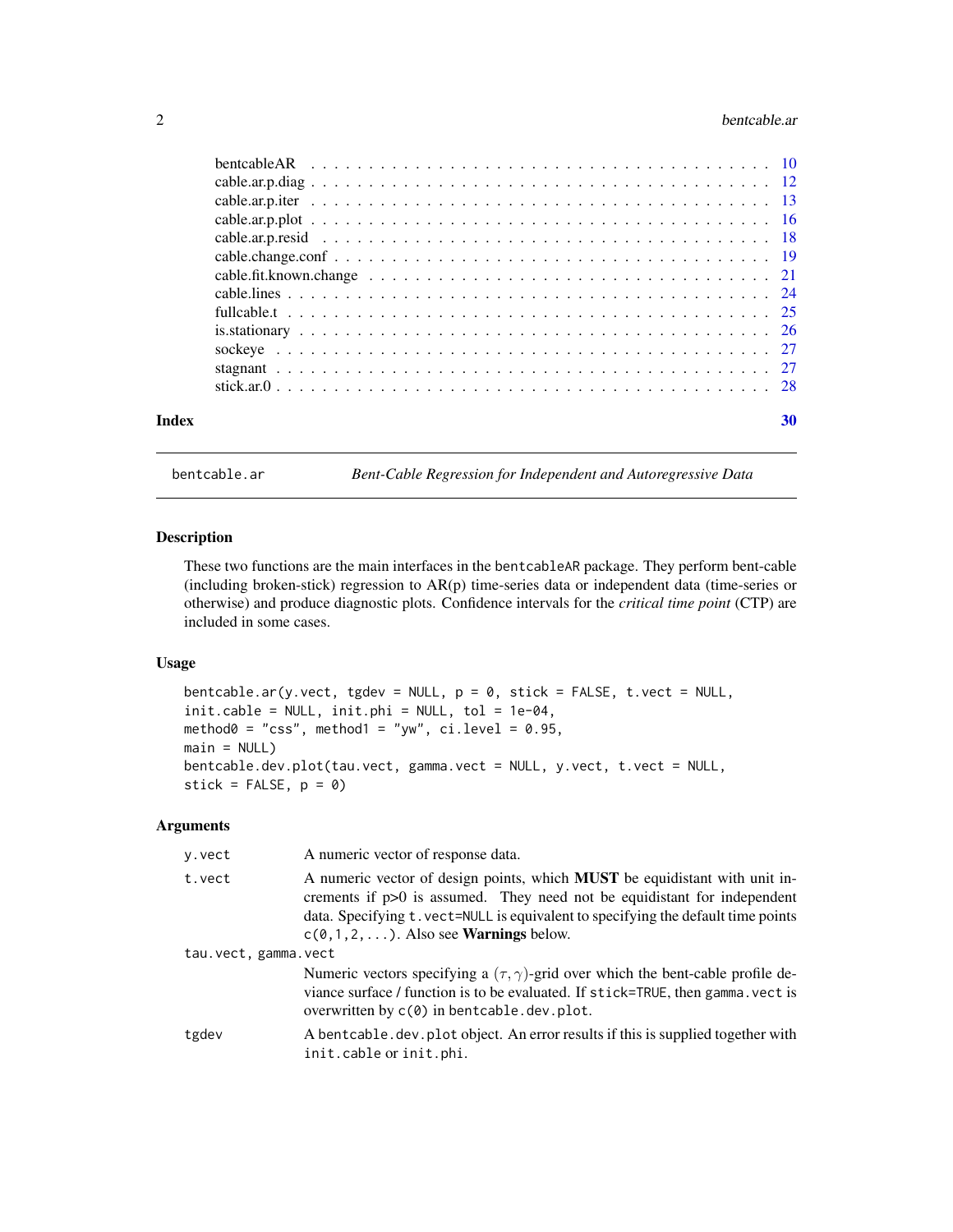| p                | The autoregressive order (non-negative integer). p=0 specifies independent data<br>that may or may not be from a time series context.                                                                                                                                                                                                                                                                                                                |  |
|------------------|------------------------------------------------------------------------------------------------------------------------------------------------------------------------------------------------------------------------------------------------------------------------------------------------------------------------------------------------------------------------------------------------------------------------------------------------------|--|
| stick            | A logical value; if TRUE then a broken stick (i.e. bent cable with $\gamma=0$ .) is fitted.<br>Also see gamma. vect above.                                                                                                                                                                                                                                                                                                                           |  |
| init.cable       | A numeric vector of initial values for the bent-cable parameters. If stick=FALSE,<br>then init.cable should have the form $c(b0, b1, b2, tau, gamma, )$ . If stick=TRUE,<br>then init.cable should have the form $c(b\emptyset, b1, b2, tau, )$ . In either case,<br>will be ignored. An error results if this is supplied together with tgdev.                                                                                                      |  |
| init.phi         | A numeric vector of initial values for the AR coefficients. If not provided,<br>then a default value is assigned, consisting of the first p elements of the vec-<br>tor $c(0.5, -0.5, 0.5, -0.5, )$ . When provided and its dimension does not<br>match p, then the function determines which to reject depending on the situ-<br>ation, and reports its decision in the screen output. An error results if this is<br>supplied together with tgdev. |  |
| tol              | Tolerance for determining convergence.                                                                                                                                                                                                                                                                                                                                                                                                               |  |
| method0, method1 |                                                                                                                                                                                                                                                                                                                                                                                                                                                      |  |
|                  | The fitting method when p>0. "css" stands for <i>conditional sum-of-squares</i> and<br>corresponds to conditional maximum likelihood. "yw" stands for Yule-Walker,<br>and "mle" for (full) maximum likelihood estimation. If method0 fails to con-<br>verge, then method1 is attempted.                                                                                                                                                              |  |
| ci.level         | A numeric value between 0 and 1, exclusive. Used to compute the CTP confi-<br>dence interval when p is greater than 0. See cable. change. conf and Warnings<br>below.                                                                                                                                                                                                                                                                                |  |
| main             | A title for the set of diagnostic plots.                                                                                                                                                                                                                                                                                                                                                                                                             |  |

# **Details**

bentcable.dev.plot involves bent-cable regression assuming a known transition. It plots a profile deviance surface over a fixed grid (see References). It also returns the grid and the profile deviance surface matrix, which can be used to generate initial values for an overall bent-cable regression (no known parameters).

bentcable.ar is used mainly for overall bent-cable regression, with one exception. Different scenarios determine the behaviour of bentcable.ar, as follows.

(1) Independent data and tgdev is supplied. In this case, bentcable.ar calls cable.ar. $0.$ fit which identifies the best grid-based fit from tgdev, then feeds it through an internal engine cable.ar.p.iter or stick.ar.0 that performs overall bent-cable regression. This best fit is returned but not plotted, and the autocorrelation is diagnosed (even for non-time-series data) by a PACF plot and a suggested value of p based on the AIC (see ar). As stated in the screen output, these diagnostics should be used only for time-series data, where the returned best AR(0) estimates are intended to be supplied as init.cable in a subsequent call of bentcable.ar for an  $AR(p>0)$  fit. To produce a plot of the returned best AR(0) fit and/or the corresponding CTP confidence interval, the user can supply the returned parameter estimates as init.cable in another call of bentcable.ar with  $p=0$  (see Scenario (3)).

 $(2)$  AR( $p>0$ ) data and tgdev is supplied. In this case, no graphics are produced; bentcable.ar simply locates the highest point on the grid-based profile deviance surface and returns the corresponding (crude) parameter estimates to be used as init.cable and init.phi in subsequent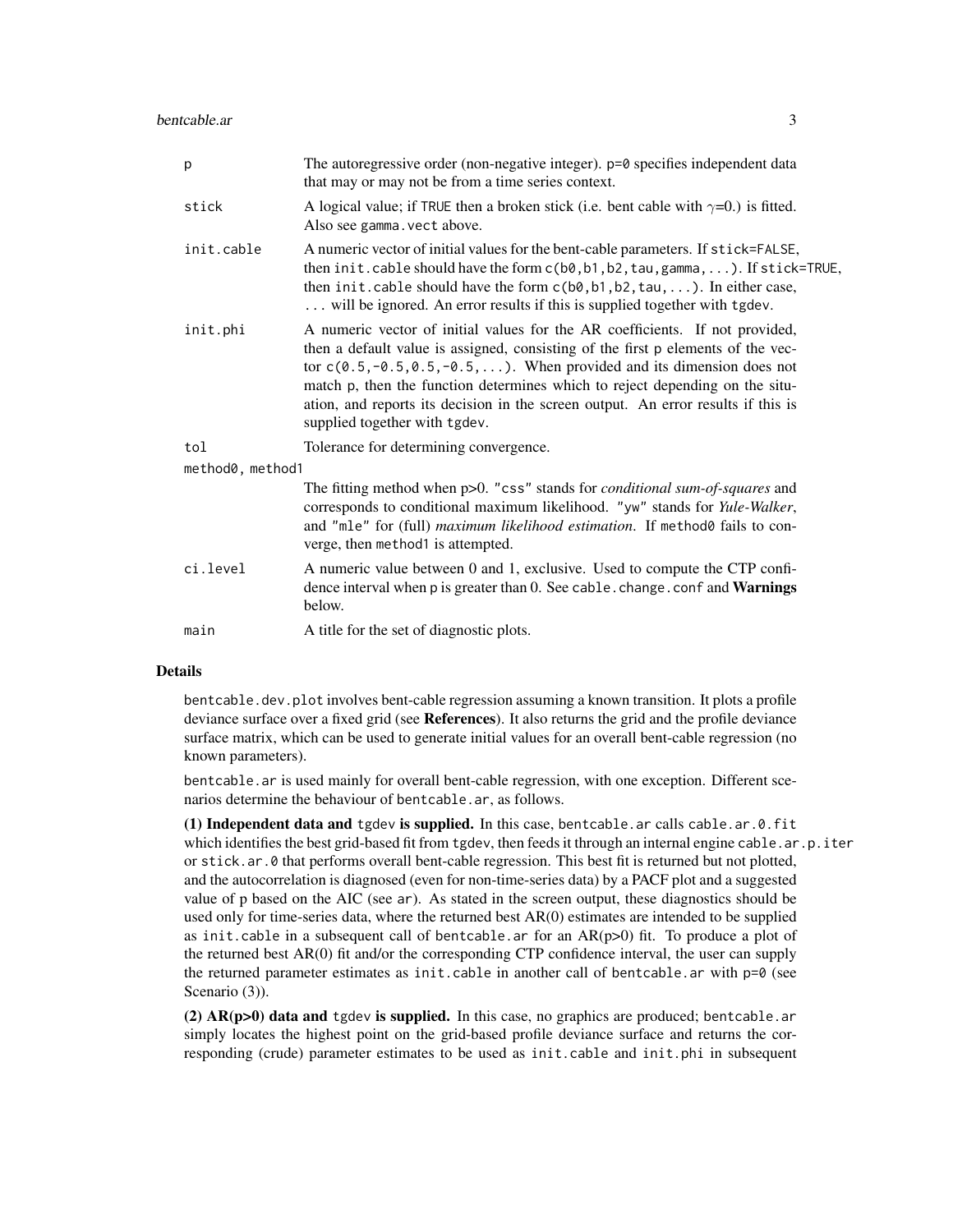<span id="page-3-0"></span>overall bent-cable fits. If multiple peaks exist (such as along a ridge), then only that at the smallest  $\tau$  and smallest  $\gamma$  is used.

(3) Independent data (time series or otherwise) and init.cable are supplied. In this case, bentcable.ar performs overall bent-cable regression and produces a scatterplot of the data superimposed with the best fit and estimated transition. For time series data where the CTP is applicable (see Warnings), the CTP confidence interval is additionally computed and superimposed in blue. No other plots are produced. Since init.cable is supposed to have come from a reasonable source (such as grid-based), this fit is not intended to be fed to another round of bentcable.ar, except when the user wishes to explore using a positive p (but this should be performed in conjunction with another round of grid-based approach in Scenario (2)).

(4)  $AR(p>0)$  data and init.cable are supplied. In this case, bentcacble. ar computes the overall bent-cable fit and CTP confidence interval (see cable.change.conf). Also included are the following diagnostics: a scatterplot of the data superimposed with the best fit and estimated transition  $(\tau - \gamma, \tau, \tau + \gamma)$  (in red) and the CTP confidence interval (in blue, if it exists - see **Warnings**), and ACF and PACF plots for the fitted residuals and innovations (see [cable.ar.p.resid](#page-17-1) for their difference). Since init.cable is supposed to have come from a reasonable source (such as gridbased), this fit is not intended to be fed to another round of bentcable.ar, except when the user wishes to explore using an alternative p (but this should be performed in conjunction with another round of grid-based approach in Scenario (1) or (2)), or when the "css" algorithm fails to converge but the SSE value is desired (see Details).

Below is a summary of the bent-cable regression methodology, and how one may apply it by using the bentcableAR package.

The *bent cable* is a linear-quadratic-linear function, where the quadratic bend is regarded as the transition from the incoming linear phase to the outgoing linear phase. A bent cable has the form  $f(t) = b_0 + b_1t + b_2q(t)$ , where  $q(t)$  is the *basic bent cable* with incoming slope 0 and outgoing slope 1, and a quadratic bend that is centred at  $\tau$  with half-width  $\gamma \geq 0$ :

$$
q(t) = \frac{(t-\tau+\gamma)^2}{4\gamma}I\{|t-\tau| \leq \gamma\} + (t-\tau)I\{t > \tau + \gamma\}.
$$

The *broken stick* is a special bent cable with no quadratic bend (i.e. γ=0). The term *bent-cable regression* implicitly includes *broken-stick regression*.

For independent data (time series or otherwise), bent-cable regression by maximum likelihood is performed via nonlinear least-squares estimation of  $\theta = (b_0, b_1, b_2, \tau, \gamma)$ . For AR(p) data, the AR coefficients are  $\phi = (\phi_1, \phi_2, \dots, \phi_p)$ , and conditional maximum likelihood (CML) estimation of  $(\theta, \phi)$  (conditioned on the first p data points) is performed by nonlinear conditional least squares (i.e. minimizing the conditional sum-of-squares error (SSE)). In this time-series context, time points are assumed to be equidistant with unit increments.

Minimization of the (conditional) SSE is specified as "css" by default for method0. However, "css" sometimes fails to converge, or the resulting  $\phi$  estimate sometimes corresponds to nonstationarity. In this case, the alternative estimation approach specified for method1 is attempted. "mle" specifies the *CML-ML hybrid* algorithm, and "yw" the *CML-ML-MM hybrid* algorithm (*MM* stands for *method of moments*; see References.) Both "yw" and "mle" guarantee stationarity, but often take much longer than "css" to converge.

Due to nonlinearity, initial values must be supplied for proper parameter estimation. Also, bentcable regression is a notoriously irregular estimation problem (due to low-order differentiability), and the estimation algorithms (mainly the built-in R functions nls and optim) may fail to converge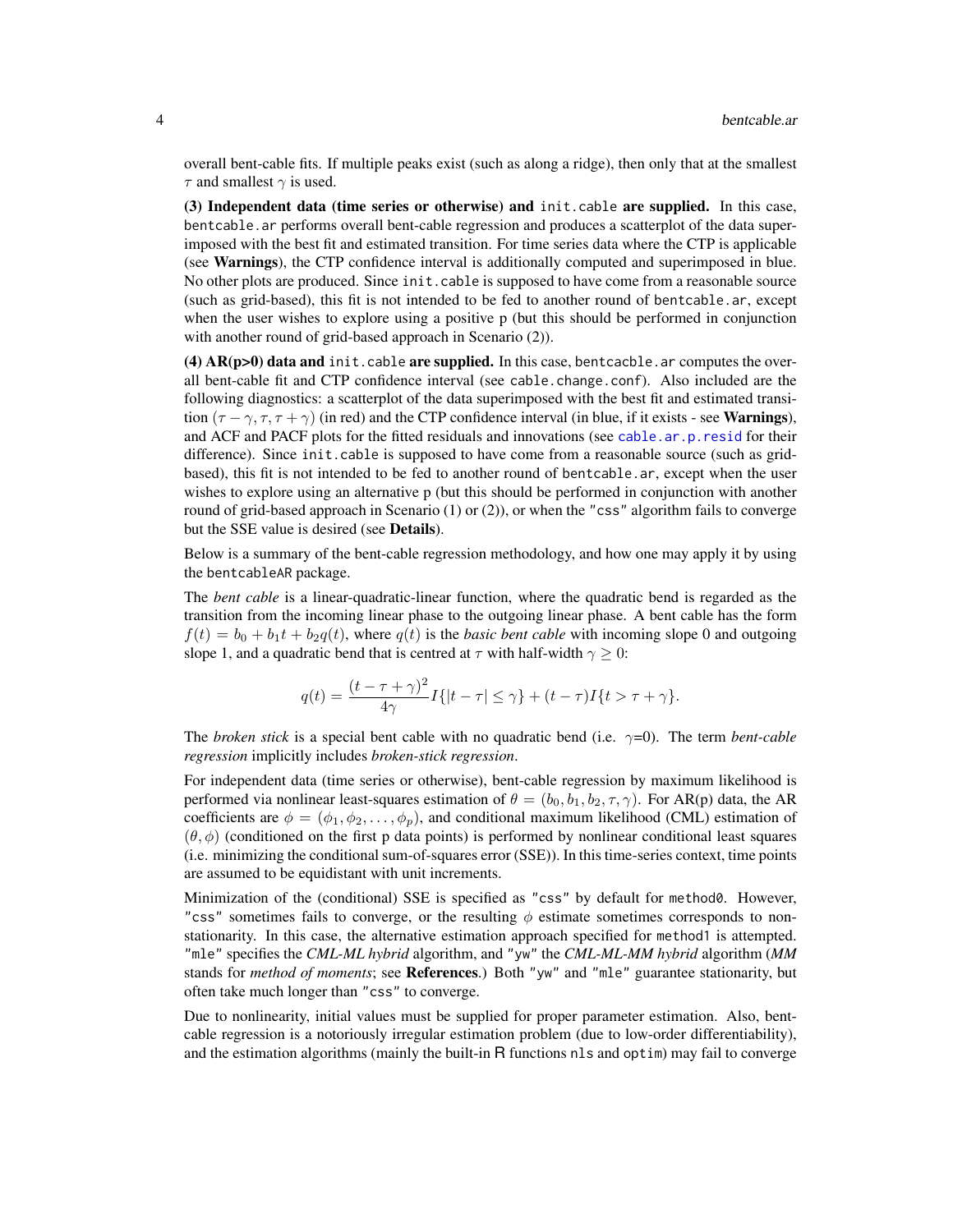#### <span id="page-4-0"></span>bentcable.ar 5

from initial values that are unrefined guesses of the parameters. When this happens, the user is advised to generate an initial value from a grid-based procedure.

The grid-based procedure involves specifying a  $(\tau, \gamma)$ -grid over which the bent-cable profile deviance surface is evaluated and plotted, such as by bentcable.dev.plot. At each grid point, the transition is fixed, and bent-cable regression involves only linear parameters  $b_0, b_1, b_2$  and AR coefficients  $\phi$ , all of which can be estimated using standard time-series algorithms (mainly the built-in R functions ar and arima). Regression at each grid point yields a point on the profile deviance surface. The grid point at which the profile deviance is maximum corresponds to a bent-cable fit (given a known transition) that is best among the specified grid points. Thus, for a high-resolution grid, this *best grid point* together with the corresponding estimates of  $b_0$ ,  $b_1$ ,  $b_2$  and  $\phi$  may be regarded as the ML or CML estimate for the model. However, high-resolution grid-based estimation may be computationally infeasible. Instead, the *best grid point* on a coarser grid can give good initial values for the true ML or CML estimate that is trapped between grid points.

However, the *true* ML or CML estimate may not easily come by even with good initial values. Irregularity of bent-cable regression often manifests itself in the form of multiple peaks on the deviance surface. Thus, the user should be aware of different local maxima on which the optimization algorithm can converge despite initial values for  $\theta$  that are very similar. The user is advised to combine several exploratory analyses as well as model diagnoses before settling on a *best* fit.

For example, one may first fix  $p=0$  as the AR order, then use bentcable.dev.plot to conduct a visual inspection of the profile deviance surface over a fine  $(\tau, \gamma)$ -grid. This is to identify the neighbourhood of the global maximum for p=0. If necessary, one can *zoom in* to this neighbourhood by placing over it an even finer grid to hone the grid-based approximation. The resulting bentcable.dev.plot object can then be fed to bentcable.ar to produce a best overall fit for the  $AR(0)$  assumption in that neighbourhood. If  $p=0$  is deemed inadequate based on the bentcable.ar diagnostics, then the regression must now be repeated for a newly chosen p. Since the bent-cable parameter estimates will differ for different values of p, the earlier AR(0) estimates may or may not be good initial values for this new  $AR(p)$  fit. The user is advised to try several additional initial values, possibly repeating the grid-based procedure, but this time using the new p. To further screen out local maxima, the SSE values for these  $AR(p)$  fits (with common p) should be compared. For a "css" fit, the SSE is stored in \$cable\$ar.p.fit\$value of the returned object. The SSE is not directly retrievable for a "yw" or "mle" fit, but the user can apply the estimates returned in \$cable\$est as the initial values to a subsequent "yw" fit, and the SSE will appear in the screen output as *initial value* while the "css" algorithm iterates.

As with any numerical optimization procedure, there is no guarantee that the fit observed to have the smallest SSE value indeed corresponds to the global maximum.

#### Value

| cable | An object that is compatible with a cable.ar.p.iter object. Returned by<br>bentcable. ar in Scenarios (3) and (4). Note the different components of cable<br>depending on the scenario. See cable.ar.p.iter and stick.ar.0.                                           |
|-------|-----------------------------------------------------------------------------------------------------------------------------------------------------------------------------------------------------------------------------------------------------------------------|
| ctp   | A cable change conf object, if the CTP is successfully estimated; returned by<br>bentcable. ar in Scenarios (3) and (4). This object has three components: the<br>CTP estimate, its estimated asymptotic variance, and the corresponding Wald<br>confidence interval. |
| fit   | Returned by bentcable. ar in Scenarios $(1)$ and $(2)$ . In $(1)$ , the returned bentcable. ar<br>object is a cable.ar.0.fit object (largely compatible with cable.ar.p.iter                                                                                          |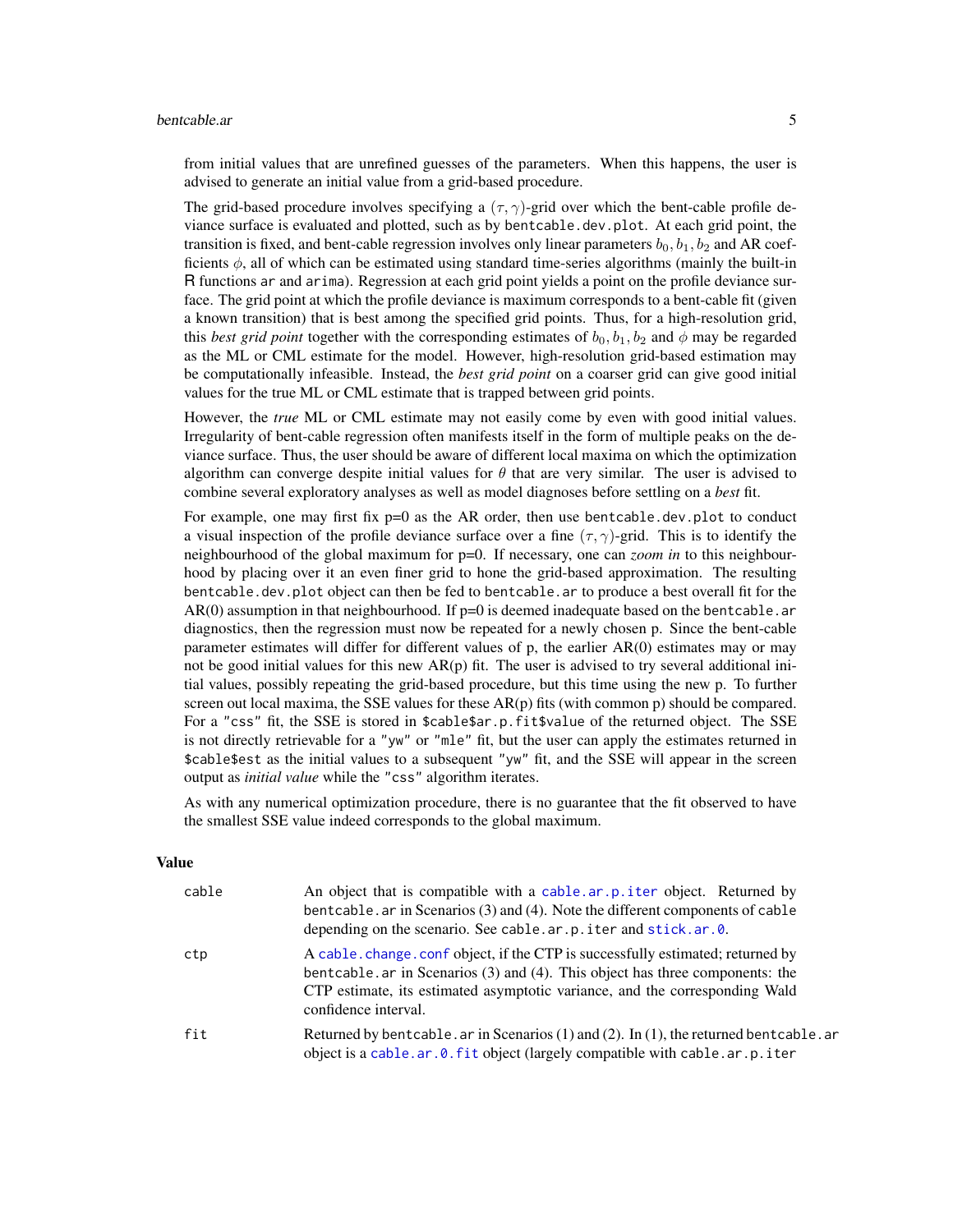<span id="page-5-0"></span>

|                   | objects); thus, fit is an nls object containing the overall independent-data bent-<br>cable fit. In (2), the returned bentcable. ar object is a cable. fit. known. change<br>object; thus, fit is an arima object containing the $AR(p>0)$ bent-cable fit at the<br>known transition grid point. In either scenario, fit is intended to be fed through<br>another round of bentcable. ar for subsequent overall $AR(p>0)$ fits. |
|-------------------|---------------------------------------------------------------------------------------------------------------------------------------------------------------------------------------------------------------------------------------------------------------------------------------------------------------------------------------------------------------------------------------------------------------------------------|
| init              | Returned by bentcable. ar in Scenario (2). It is the vector of parameter esti-<br>mates extracted from fit and intended to be used as initial values in subsequent<br>calls to bent cable. ar for overall bent-cable regression.                                                                                                                                                                                                |
| y, t, n, p, stick |                                                                                                                                                                                                                                                                                                                                                                                                                                 |
|                   | Returned by bentcable. ar explicitly in Scenario (1) (but embedded in cable<br>of Scenarios $(3)$ and $(4)$ ). They are y vect, t vect, n, p, and stick as supplied<br>by the user.                                                                                                                                                                                                                                             |
|                   | dev, tau, gamma Returned by bentcable.dev.plot. Note that dev is a cable.dev object, i.e.<br>a matrix of profile deviance values evaluated at the grid specified by tau and<br>gamma.                                                                                                                                                                                                                                           |
|                   |                                                                                                                                                                                                                                                                                                                                                                                                                                 |

#### Warnings

For time-series data, t.vect *MUST* be equidistant with unit increments; otherwise, these functions will return meaningless values. (For independent data, t. vect can be non-equidistant.)

Computations for the CTP estimate and confidence interval are based on a time vector of the form  $c(0,1,2,\ldots)$ . For any other form for the time vector, the CTP will not be computed, and on-screen warnings will appear. To ensure compatibility between the model fit and CTP estimates, the user is advised to fit the model using the default time vector. Then, if necessary, the user may transform the results to the preferred time scale after the model and CTP estimates have been produced.

The above computational issue implies that the CTP cannot be computed for non-time-series data. Rationale: In a non-time-series context design points are often non-equidistant, and the cable's slope often never changes sign; even with a sign change, the point at which this takes place may be less interpretable. In such a context, the user is advised to rely on confidence regions for  $(\tau, \gamma)$  (see References).

#### Note

The major engines for bent[cable.dev](#page-20-1).plot are cable.dev and [cable.fit.known.change](#page-20-2). The computational engines for bentcable.ar are [cable.ar.p.iter](#page-12-1), [cable.ar.0.fit](#page-20-1), [stick.ar.0](#page-27-1), and [cable.change.conf](#page-18-1), while the plotting engine is [cable.ar.p.diag](#page-11-1). Although these and other *lesser* functions are called internally by the two main interfaces described here, they can be used as stand-alone functions, and the user is advised to refer to their documentation. Type library(help="bentcableAR") for a full list of available functions.

#### Author(s)

Grace Chiu

#### References

Chiu, G.S. and Lockhart, R.A. (2010), Bent-Cable Regression with Autoregressive Noise, *Canadian Journal of Statistics*, 38, 386–407. DOI: 10.1002/cjs.10070. URL: [https://www.researchgate.](https://www.researchgate.net/publication/227652258_Bent-cable_regression_with_autoregressive_noise) [net/publication/227652258\\_Bent-cable\\_regression\\_with\\_autoregressive\\_noise](https://www.researchgate.net/publication/227652258_Bent-cable_regression_with_autoregressive_noise)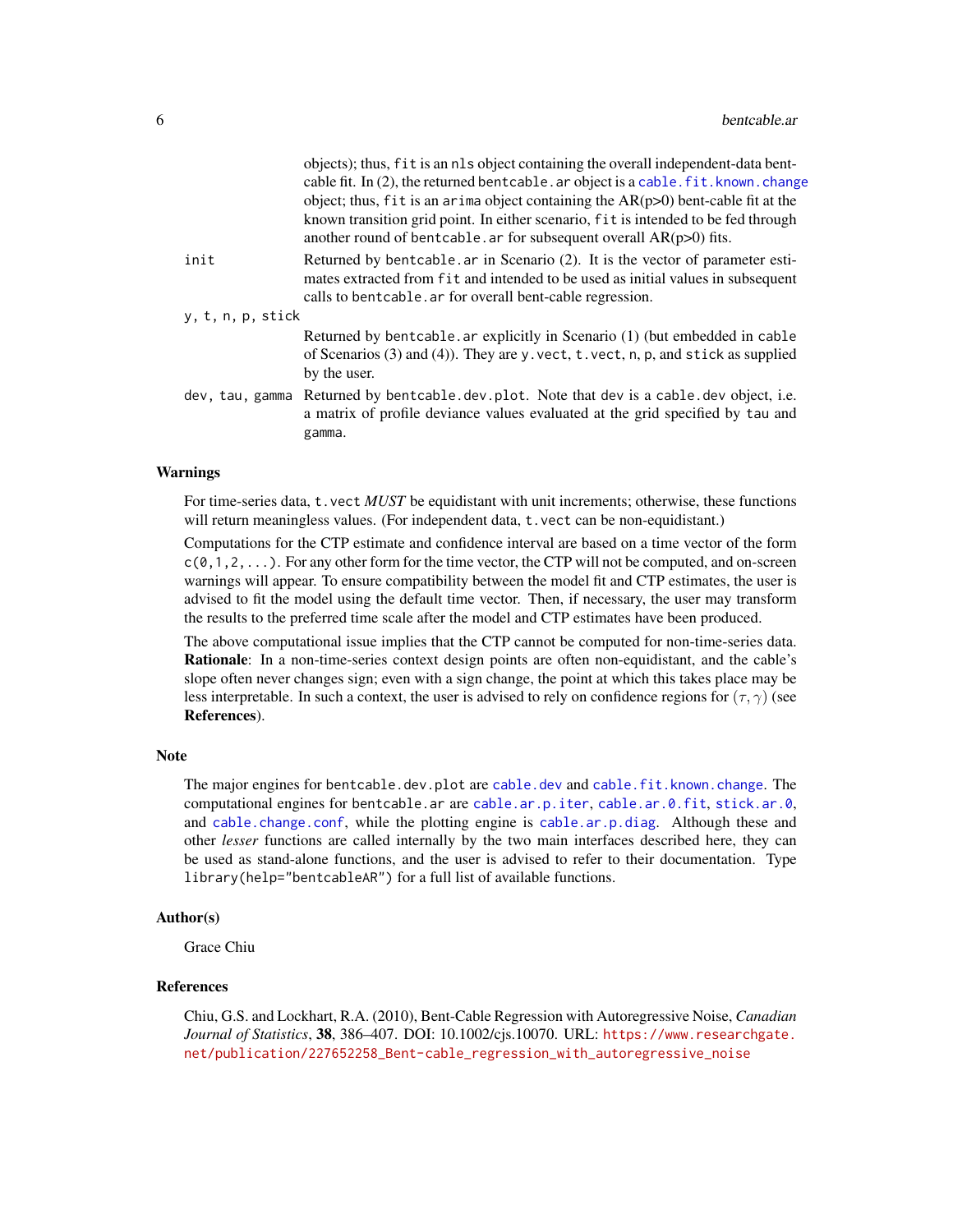#### <span id="page-6-0"></span>bentcable.ar 7

Chiu, G., Lockhart, R. and Routledge, R. (2006), Bent-Cable Regression Theory and Applications, *Journal of the American Statistical Association*, 101, 542–553. DOI: 10.1198/016214505000001177. URL: [https://www.researchgate.net/publication/4742466\\_Bent-Cable\\_Regression\\_Theo](https://www.researchgate.net/publication/4742466_Bent-Cable_Regression_Theory_and_Applications)ry\_ [and\\_Applications](https://www.researchgate.net/publication/4742466_Bent-Cable_Regression_Theory_and_Applications)

#### See Also

[cable.lines](#page-23-1), [lm](#page-0-0), [nls](#page-0-0), [optim](#page-0-0), [ar](#page-0-0), [arima](#page-0-0), [plot](#page-0-0), [par](#page-0-0), [contour](#page-0-0), [persp](#page-0-0)

#### Examples

```
## Not run:
```
# Scenario (1) ##############

# independent non-time-series cable:

```
data(stagnant)
```

```
bentcable.dev.plot( seq(-1,1,length=20),
seq(.1,1,length=20), stagnant$loght, stagnant$logflow )
```

```
# zoom in to global max
dev0 <- bentcable.dev.plot( seq(-.04,.16,length=20),
seq(.2,.65,length=20), stagnant$loght, stagnant$logflow )
# locally smooth deviance surface
```

```
cable <- bentcable.ar( stagnant$loght, tgdev=dev0, t.vect=stagnant$logflow )
# ignore time-series diagnostics
# local regularity - expect to be true best fit
# SSE=0.005
# feed 'cable' in Scenario (3) to get fitted plot:
# bentcable.ar( cable$y, init.cable=coef(cable$fit),
```

```
# t.vect=cable$t )
```

```
# AR(0) stick, start time at 80:
dev0 <- bentcable.dev.plot( seq(85,97,length=15), 0,
sockeye$logReturns, sockeye$year, TRUE ) # obvious global max
stick0 <- bentcable.ar( sockeye$logReturns, tgdev=dev0, stick=TRUE,
t.vect=sockeye$year )
# local regularity - should be true best fit
# SSE=8.85
# diagnostics: take p=0 to 4 ??
```

```
# AR(0) cable, start at time 0:
bentcable.dev.plot( seq(1,20,length=25),
seq(.1,15,length=25), sockeye$logReturns )
```
# zoom in to global max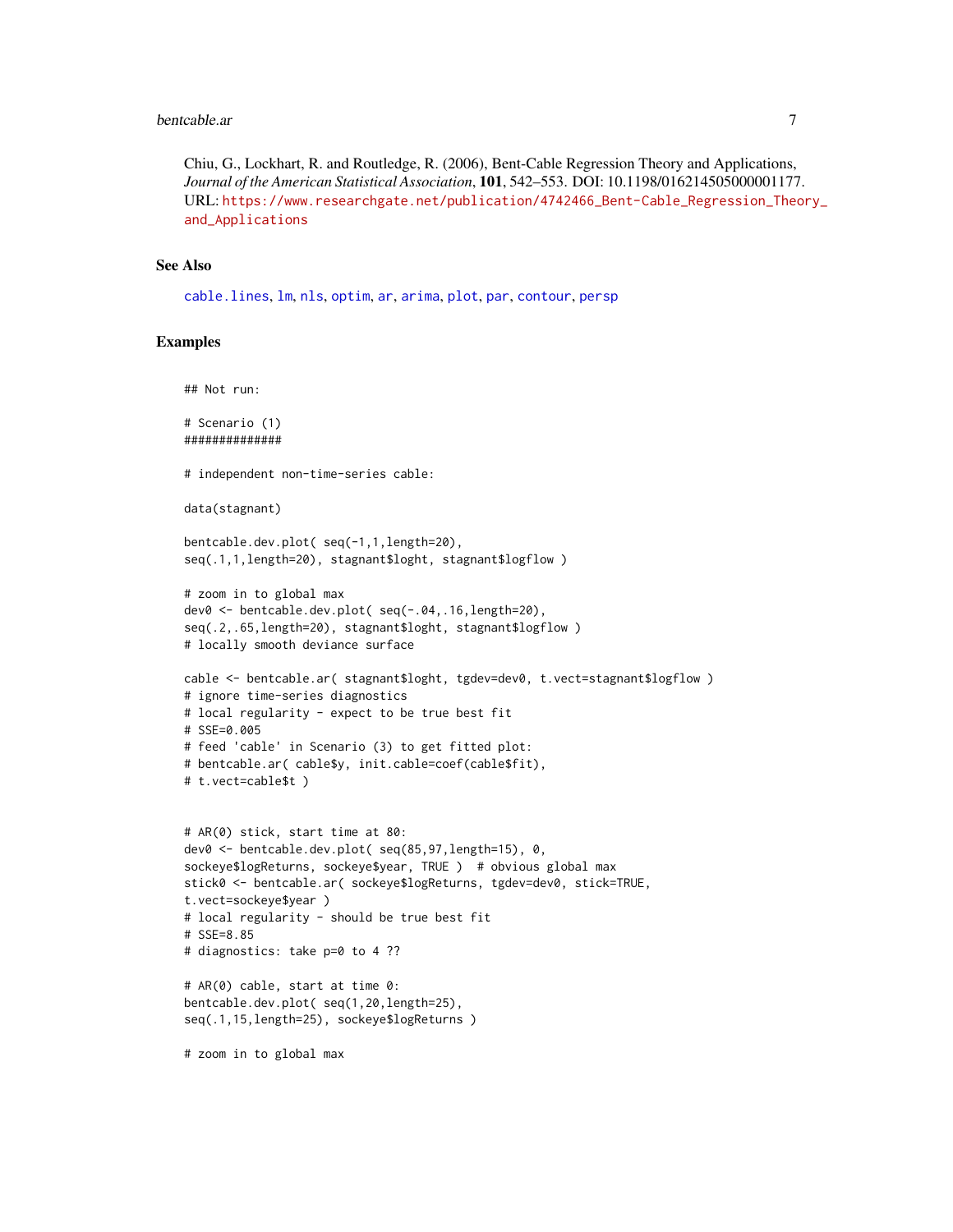```
dev0 <- bentcable.dev.plot( seq(10,15,length=25),
seq(2,10,length=20), sockeye$logReturns )
# surface has ridge - expect some trouble locating true peak
cable0 <- bentcable.ar( sockeye$logReturns, tgdev=dev0 )
# apparent best AR(0) fit: SSE=8.68
# diagnostics: take p=2 to 6
# compare to this:
# dev1 <- bentcable.dev.plot( seq(10,15,length=25),
# seq(2,10,length=15), sockeye$logReturns )
# bentcable.ar( sockeye$logReturns, tgdev=dev1 ) # SSE=8.683
# # not an obvious local max!
# feed 'cable0' in Scenario (3) to get fitted plot:
# bentcable.ar( cable0$y, init.cable=coef(cable0$fit) )
## End(Not run)
# Scenario (2)
##############
data(sockeye)
# AR(2) cable, start time at 0:
bentcable.dev.plot( seq(6,18,length=15),
seq(.01,12,length=15), sockeye$logReturns, p=2 )
# zoom in to global max
dev2 <- bentcable.dev.plot( seq(10,12,length=15),
seq(1,5,length=15), sockeye$logReturns, p=2 )
# best grid-based fit
gr.cable2 <- bentcable.ar( sockeye$logReturns, tgdev=dev2, p=2 )
# to be used in Scenario (4)
# local regularity - expect little trouble
# AR(2) stick, start time at 80:
bentcable.dev.plot( seq(86,98,length=15), y.vect=sockeye$logReturns,
p=2, stick=TRUE, t.vect=sockeye$year )
# zoom in to global max
dev3 <- bentcable.dev.plot( seq(88.5,93,length=25),
y.vect=sockeye$logReturns,
p=2, stick=TRUE, t.vect=sockeye$year )
# camel hump - double peaks!
# best grid-based fit
gr.stick2 <- bentcable.ar( sockeye$logReturns, tgdev=dev3, p=2, stick=TRUE,
```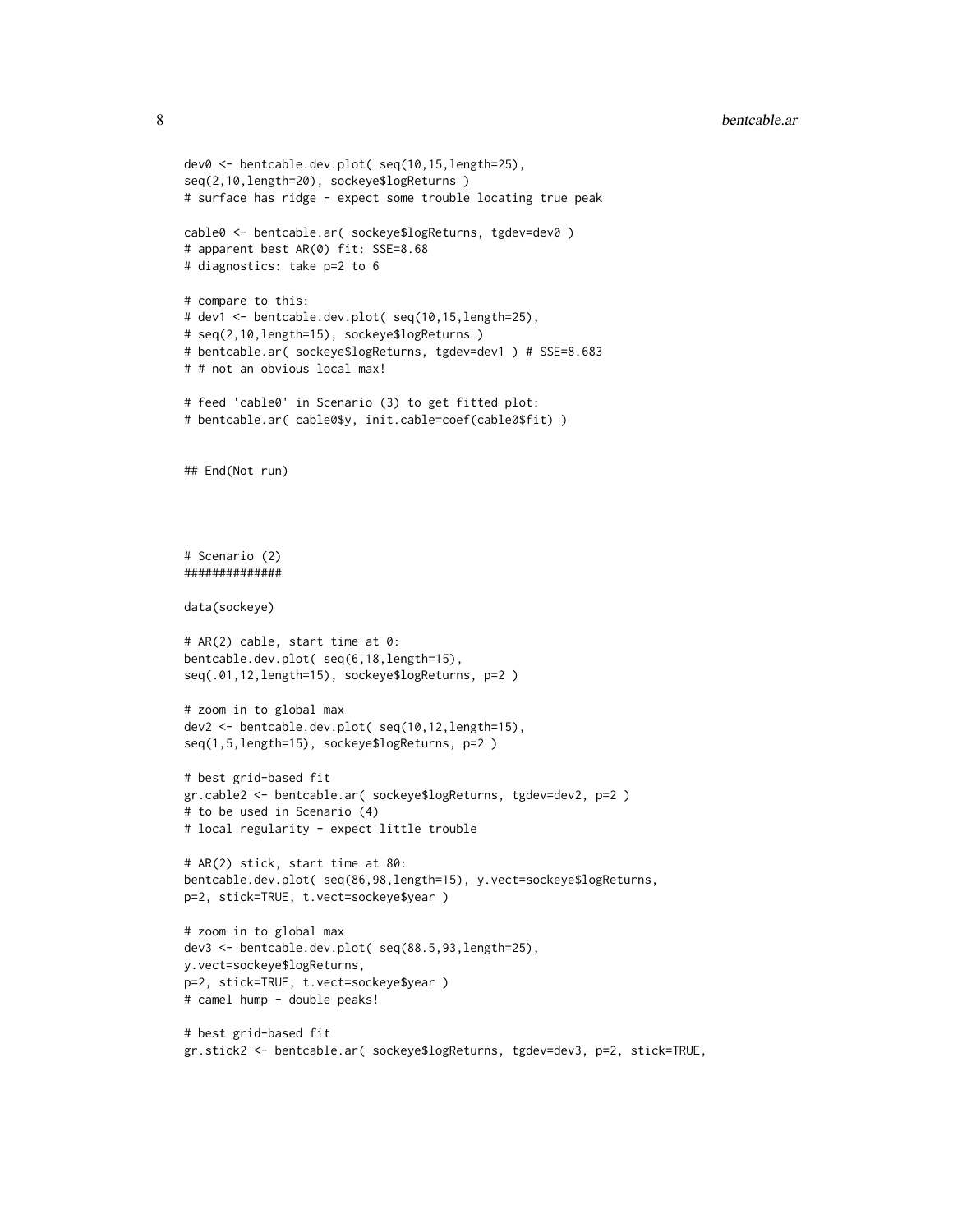#### bentcable.ar 9

```
t.vect=sockeye$year )
# irregularity - expect some trouble if used in Scenario (4)
## Not run:
# AR(4) cable, start time at 0:
bentcable.dev.plot( seq(6,18,length=15), seq(.01,12,length=15),
sockeye$logReturns, p=4 )
# zoom in to global max
dev4 <- bentcable.dev.plot( seq(10,12,length=15),
seq(1,7,length=25), sockeye$logReturns, p=4 )
# slight ridge
# best grid-based fit
gr.cable4 <- bentcable.ar( sockeye$logReturns, tgdev=dev4, p=4 )
# to be used in Scenario (4)
# will ridge be problem???
# Scenario (3)
##############
# independent non-time-series cable:
data(stagnant)
bentcable.ar( stagnant$loght, t.vect=stagnant$logflow,
init.cable=c(.6,-.4,-.7,0,.5) ) # SSE=0.005
# identical to 'cable' in Scenario (1)
# no irregularity, no ambiguity!
# AR(0) stick, start time at 80:
bentcable.ar( sockeye$logReturns, init.cable=c(10,.1,-.5,90),
stick=TRUE, t.vect=sockeye$year )
# identical to 'stick0' in Scenario (1)
# local regularity, no trouble
# AR(0) stick, start time at 0:
bentcable.ar( sockeye$logReturns, init.cable=coef(cable0$fit)[1:5],
stick=TRUE )
# identical to 'cable0' in Scenario (1)
# here you get plot of fit and CTP confidence interval
```
## End(Not run)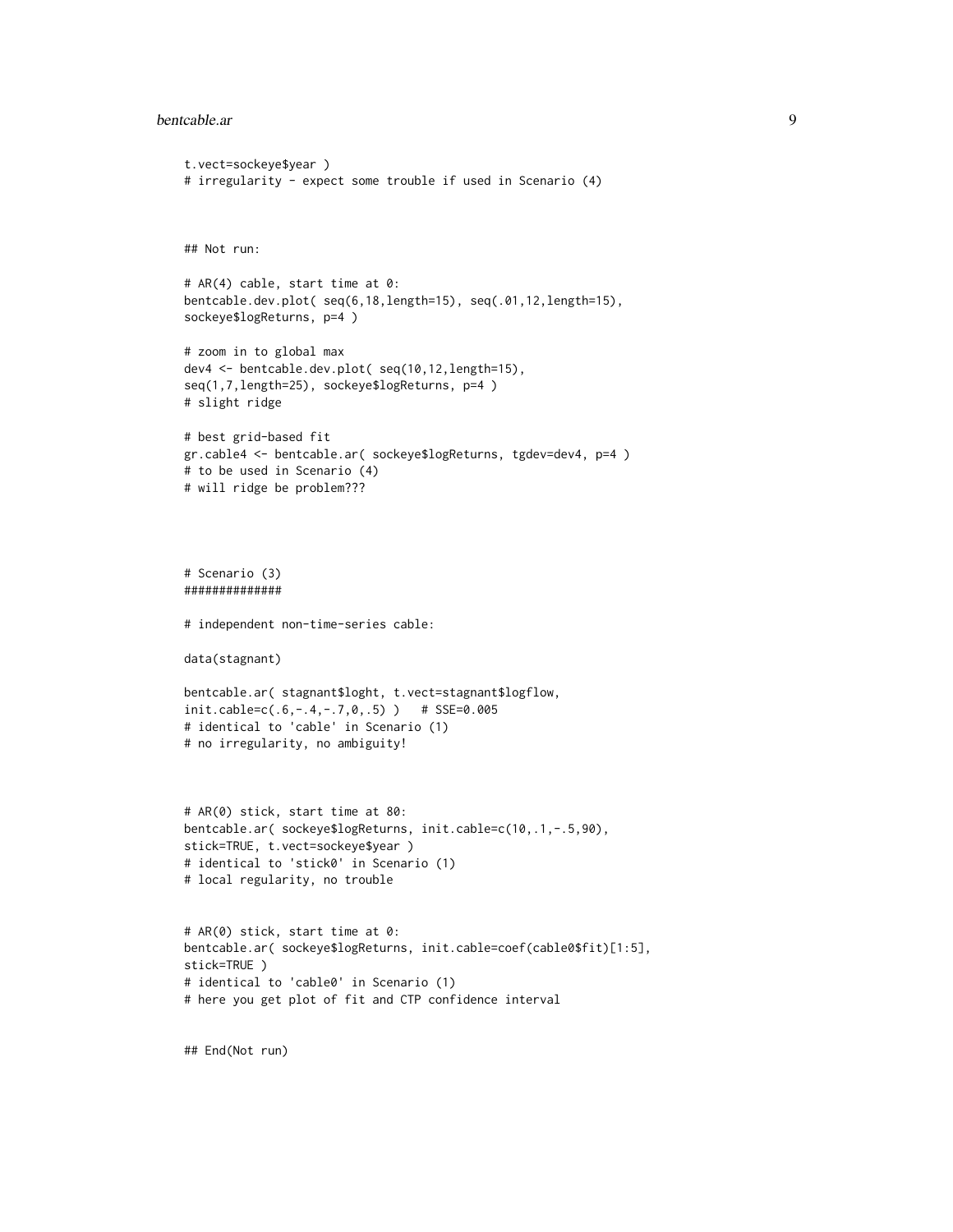```
# Scenario (4)
##############
# AR(2) cable, start time at 0:
# use 'gr.cable2' from Scenario (2)
cable2 <- bentcable.ar( sockeye$logReturns,
init.cable=gr.cable2$init[1:5], init.phi=gr.cable2$init[-c(1:5)] )
# "css" successful
# best AR(2) fit, SSE=4.868
# compare to this:
# bentcable.ar( sockeye$logReturns,
# init.cable=c(13,.1,-.5,11,4), p=2 )
# "css" successful, same SSE, virtually same fit
# recall local regularity from 'dev2'
# AR(2) stick, start time at 80:
# use 'gr.stick2' from Scenario (2)
stick2 <- bentcable.ar( sockeye$logReturns, init.cable=gr.stick2$init[1:4],
init.phi=gr.stick2$init[-c(1:4)], stick=TRUE, t.vect=sockeye$year )
# "css" successful, best AR(2) fit, SSE=5.0
# compare this to the other peak shown in 'dev3'
# bentcable.ar( sockeye$logReturns,
# init.cable=c(10,0,-.5,91.5), p=2, stick=TRUE,
# t.vect=sockeye$year )
# "css" successful, SSE=5.1, not best fit!
## Not run:
# AR(4) cable, start time at 0:
cable4 <- bentcable.ar( sockeye$logReturns,
init.cable=gr.cable4$init[1:5], init.phi=gr.cable4$init[-c(1:5)] )
# "css" unsuccessful, switched to "yw"
# feed 'cable4' in Scenario (4) to get SSE from screen output:
bentcable.ar( cable4$cable$y, init.cable=cable4$cable$est[1:5],
init.phi=cable4$cable$est[-c(1:5)] )
# SSE=2.47 from screen output
## End(Not run)
```
<span id="page-9-1"></span>

<span id="page-9-0"></span>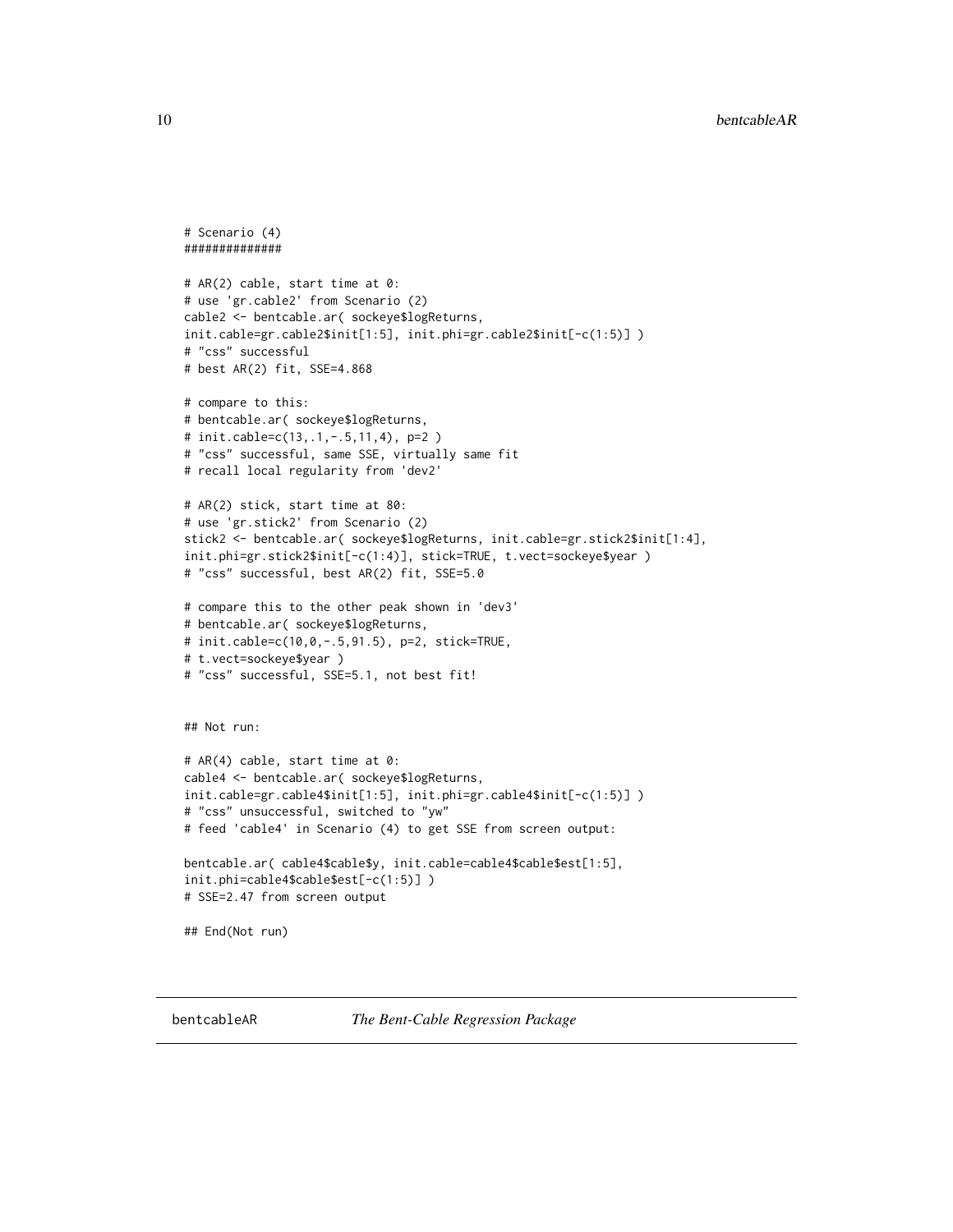#### <span id="page-10-0"></span>bentcableAR 11

#### **Description**

Perform bent-cable (including broken-stick) regression to independent data or autoregressive time series.

#### Details

| Package: | bentcableAR |
|----------|-------------|
| Type:    | Package     |
| Version: | 0.3.1       |
| Date:    | 2022-05-25  |
| License: | $GPL (=3)$  |

There are two main interfaces in this package: [bentcable.dev.plot](#page-1-1) for plotting profile deviance surfaces, and [bentcable.ar](#page-1-2) for fitting and diagnosing the regression. In some cases, confidence intervals for the *change point* are also computed..

Detailed documentation and examples are available on the function help pages.

The major engines for bent[cable.dev](#page-20-1).plot are cable.dev and [cable.fit.known.change](#page-20-2). The computational engines for bentcable.ar are [cable.ar.p.iter](#page-12-1), [cable.ar.0.fit](#page-20-1), [stick.ar.0](#page-27-1), and [cable.change.conf](#page-18-1), while the plotting engine is [cable.ar.p.diag](#page-11-1). Although these and other *lesser* functions are called internally by the two main interfaces described above, they can be used as stand-alone functions, and the user is advised to refer to their documentation. Type library(help="bentcableAR") for a full list of available functions.

Disclaimer: The package functions and examples (including those provided as "not run") up to V0.2.x were thoroughly tested in R 2.6.2 installed on the author's two Mac machines running OS X. Results are known to vary depending on machine and platform. It is the author's intention to distribute any future updates via GitHub.

#### Author(s)

Grace Chiu <br/>bentcable@gmail.com>

Maintainer: Grace Chiu <br/>bentcable@gmail.com>

#### References

Chiu, G.S. and Lockhart, R.A. (2010), Bent-Cable Regression with Autoregressive Noise, *Canadian Journal of Statistics*, 38, 386–407. DOI: 10.1002/cjs.10070. URL: [https://www.researchgate.](https://www.researchgate.net/publication/227652258_Bent-cable_regression_with_autoregressive_noise) [net/publication/227652258\\_Bent-cable\\_regression\\_with\\_autoregressive\\_noise](https://www.researchgate.net/publication/227652258_Bent-cable_regression_with_autoregressive_noise)

Chiu, G., Lockhart, R. and Routledge, R. (2006), Bent-Cable Regression Theory and Applications, *Journal of the American Statistical Association*, 101, 542–553. DOI: 10.1198/016214505000001177. URL: [https://www.researchgate.net/publication/4742466\\_Bent-Cable\\_Regression\\_Theo](https://www.researchgate.net/publication/4742466_Bent-Cable_Regression_Theory_and_Applications)ry\_ [and\\_Applications](https://www.researchgate.net/publication/4742466_Bent-Cable_Regression_Theory_and_Applications)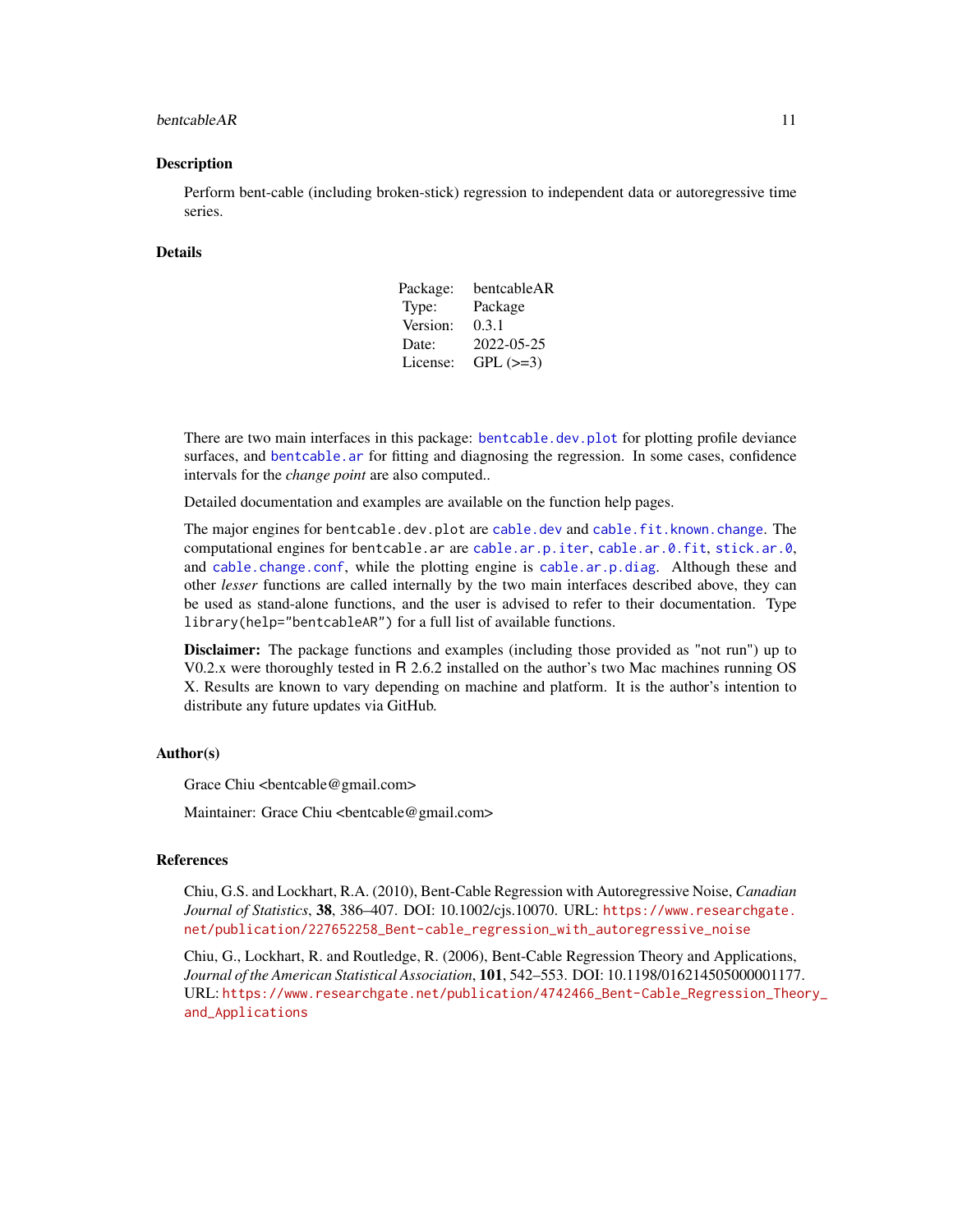<span id="page-11-1"></span><span id="page-11-0"></span>

#### Description

ACF, PACF, and other plots are produced for diagnosing an  $AR(p)$  bent-cable fit when p>0.

#### Usage

```
cable.ar.p.diag(ar.p.fit, resid.type = "p", xlab = "time", ylab = "",
main = NULL, main.all = NULL, ctp.ci = NULL)
```
#### Arguments

| ar.p.fit   | A cable.ar.p.iter object for $AR(p)$ data, $p>0$ .                                                                                                   |
|------------|------------------------------------------------------------------------------------------------------------------------------------------------------|
| resid.type | A type argument for the plot function; used to control the way fitted residuals<br>and innovations are displayed. Default is "p" for <i>points</i> . |
| xlab       | Character string: x-axis label.                                                                                                                      |
| ylab       | Character string: y-axis label.                                                                                                                      |
| main       | Character string: title for the time series plot.                                                                                                    |
| main.all   | Character string: title for the entire set of plots.                                                                                                 |
| ctp.ci     | A cable. change. conf object.                                                                                                                        |

#### Details

This function splits the plotting canvas into several panels. For one panel, ar.p.fit is fed to cable.ar.p.plot that produces a scatterplot of the data and overlays on it the fitted bent cable with the estimated transition. The optioinal ctp.ci is also fed to cable.ar.p.plot to add the CTP confidence interval to the same panel. Additionally, ar.p.fit is fed to cable.ar.p.resid to extract the fitted residuals and innovations, which are then plotted in separate panels that again show the estimated transition and confidence interval. Finally, four panels show ACF and PACF diagnostics for the fitted residuals and innovations, via the built-in R functions acf and pacf.

#### Warning

See the warnings from [cable.ar.p.plot](#page-15-1) and [cable.ar.p.resid](#page-17-1).

### Note

This function is intended for internal use by bentcable.ar.

#### Author(s)

Grace Chiu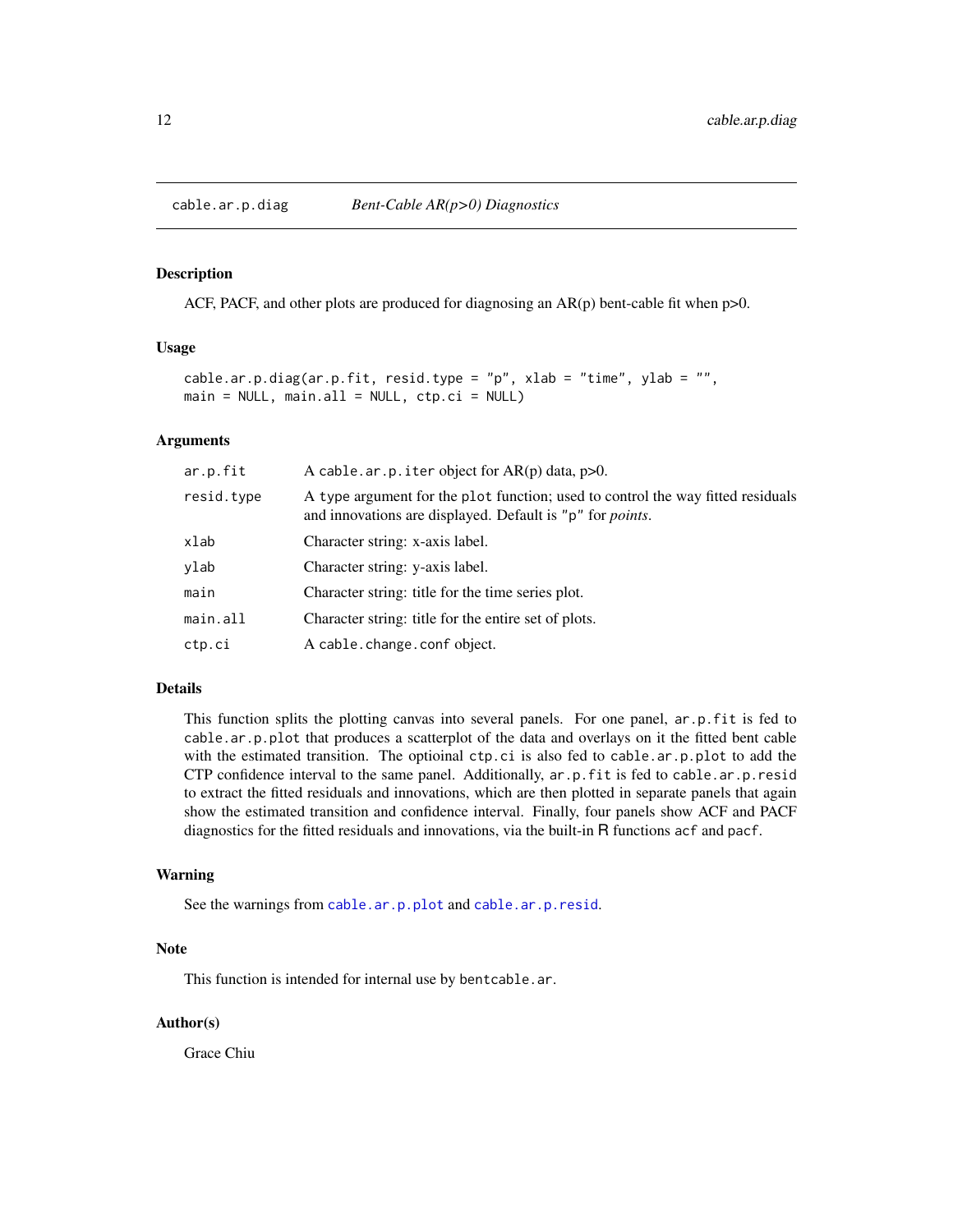### <span id="page-12-0"></span>cable.ar.p.iter 13

#### References

See the [bentcableAR](#page-9-1) package references.

#### See Also

[cable.lines](#page-23-1), [plot](#page-0-0), [par](#page-0-0), [acf](#page-0-0), [pacf](#page-0-0)

# Examples

data(sockeye)

```
# AR(2) cable fit
fit.ar2 <- cable.ar.p.iter( c(13,.1,-.5,11,4,.5,-.5),
sockeye$logReturns, tol=1e-4 )
cable.ar.p.diag( fit.ar2, main="bent cable", main.all="Sockeye",
ctp.ci=cable.change.conf( fit.ar2, .9 ) )
# compare to this:
# fit.ar2 <- bentcable.ar( sockeye$logReturns,
# init.cable=c(13,.1,-.5,11,4), p=2, main="Sockeye bent cable",
# ci.level=.9 )
# AR(4) stick fit
fit.ar4 <- cable.ar.p.iter( c(13,.1,-.5,11,.5,-.5,.5,-.5),
sockeye$logReturns, tol=1e-4, stick=TRUE )
cable.ar.p.diag( fit.ar4, ctp.ci=cable.change.conf( fit.ar4, .95 ) )
# compare to this:
# fit.ar4 <- bentcable.ar( sockeye$logReturns,
# init.cable=c(13,.1,-.5,11), p=4, stick=TRUE )
```
<span id="page-12-1"></span>cable.ar.p.iter *Bent-Cable Regression for Independent or AR Data, With Exception*

#### **Description**

This function is the main engine for bentcable.ar. It performs bent-cable (including broken-stick) regression to AR(p) time-series data or independent data (time-series or otherwise). However, it cannot fit broken sticks to independent data (see stick.ar.0).

#### Usage

```
cable.ar.p.iter(init, y.vect, t.vect = NULL, n = NA, tol,
method0 = "css", method1 = "yw", stick = FALSE)
```
#### Arguments

init A numeric vector of initial values, in the form of  $c(b\emptyset, b1, b2, tau, gamma, phi.1,...,phi. p)$ when stick=FALSE, and c(b0, b1, b2, tau, phi.1, ..., phi.p) when stick=TRUE. phi values correspond to  $AR(p)$  coefficients - if not included, then independent data are assumed.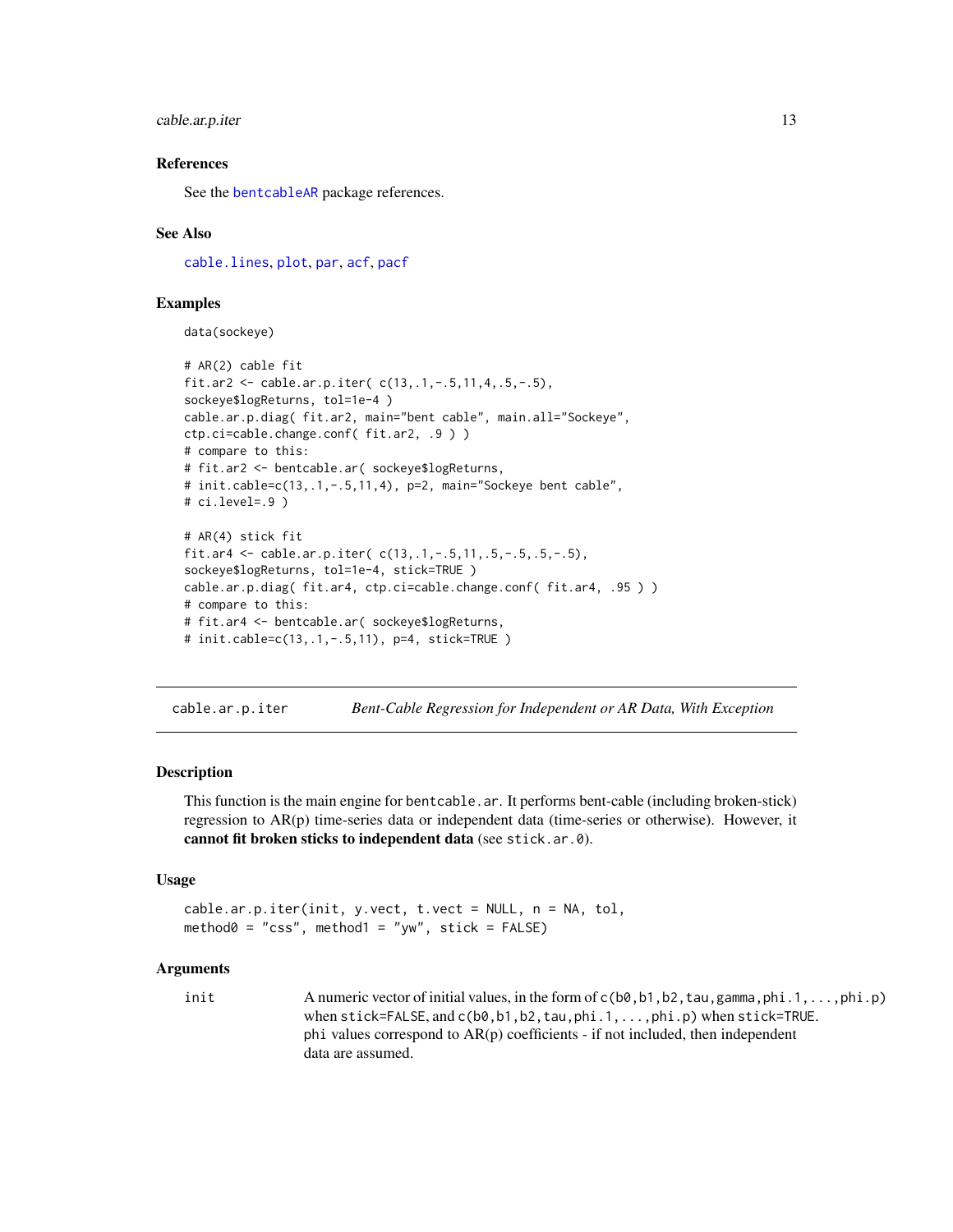<span id="page-13-0"></span>

| y.vect           | A numeric vector of response data.                                                                                                                                                                                                                                                                 |
|------------------|----------------------------------------------------------------------------------------------------------------------------------------------------------------------------------------------------------------------------------------------------------------------------------------------------|
| t.vect           | A numeric vector of design points, which <b>MUST</b> be equidistant with unit in-<br>crements if $AR(p)$ is assumed. They need not be equidistant for independent<br>data. Specifying t. vect=NULL is equivalent to specifying the default time points<br>C(0,1,2,).                               |
| n                | Length of response vector (optional).                                                                                                                                                                                                                                                              |
| tol              | Tolerance for determining convergence.                                                                                                                                                                                                                                                             |
| method0, method1 |                                                                                                                                                                                                                                                                                                    |
|                  | The fitting method when $p>0$ . "css" stands for <i>conditional sum-of-squares</i> and<br>corresponds to conditional maximum likelihood. "yw" stands for Yule-Walker,<br>and "mle" for (full) <i>maximum likelihood estimation</i> . If method fails to con-<br>verge, then method 1 is attempted. |
| stick            | A logical value; if TRUE, a broken-stick regression is performed.                                                                                                                                                                                                                                  |

#### Details

The *bent cable* has the form  $f(t) = b_0 + b_1t + b_2q(t)$ , where  $q(t)$  is the *basic bent cable* 

$$
q(t) = \frac{(t - \tau + \gamma)^2}{4\gamma} I\{|t - \tau| \le \gamma\} + (t - \tau)I\{t > \tau + \gamma\}
$$

for  $\gamma > 0$ .

For independent data (time series or otherwise), bent-cable regression by maximum likelihood is performed via nonlinear least-squares estimation of  $\theta = (b_0, b_1, b_2, \tau, \gamma)$  through the built-in R function nls. For AR(p) data, conditional maximum likelihood (CML) estimation of  $(\theta, \phi)$  (conditioned on the first p data points) is performed through the built-in R function optim with the "BFGS" algorithm, where  $\phi = (\phi_1, \dots, \phi_p)$  are the AR coefficients. In either case, the estimation relies on the user-supplied initial values in init. A Gaussian model is assumed, so that CML estimation is equivalent to minimizing the conditional sum-of-squares error, specified as "css" by default for method0. However, "css" sometimes fails to converge, or the resulting  $\phi$  estimate sometimes corresponds to non-stationarity. In this case, the alternative estimation approach specified for method1 is attempted. "mle" specifies the *CML-ML hybrid* algorithm, and "yw" the *CML-ML-MM hybrid* algorithm (*MM* stands for *method of moments*; see References.) Both "yw" and "mle" guarantee stationarity, but often take much longer than "css" to converge.

The bent-cable likelihood / deviance often has multiple peaks. Thus, the user should be aware of different local maxima on which the optimization algorithm can converge despite initial values for  $\theta$  that are very similar. The user is advised to combine several exploratory analyses as well as model diagnoses before settling on a *best* fit. See Details on the [bentcable.ar](#page-1-2) help page for a detailed description.

#### Value

| fit      | An nls object, returned if independent data are assumed. It is the maximum<br>likelihood bent-cable fit. |  |
|----------|----------------------------------------------------------------------------------------------------------|--|
| estimate | A numeric vector, returned if $AR(p>0)$ is assumed. It is the estimated value of                         |  |

 $(\theta, \phi)$ .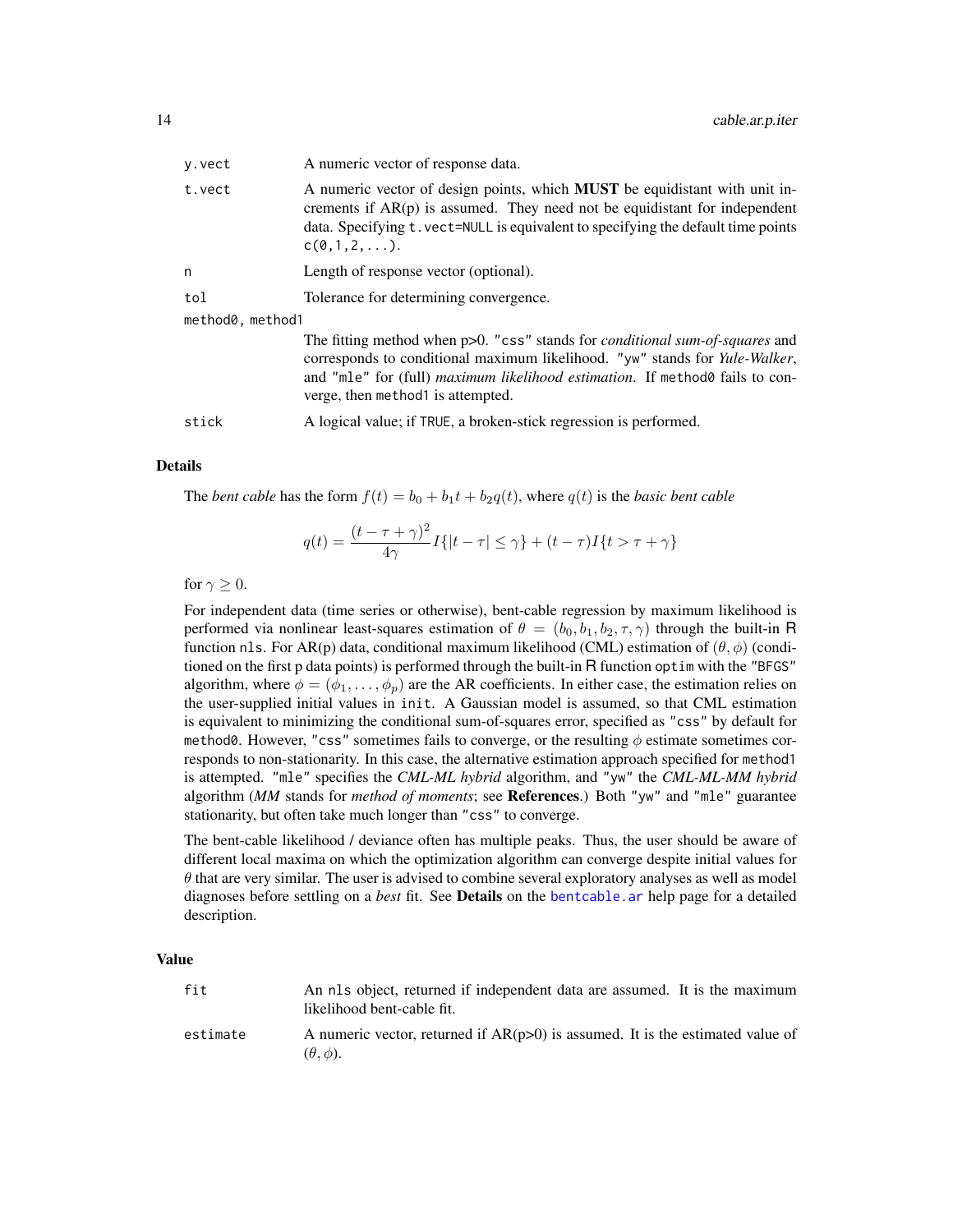# <span id="page-14-0"></span>cable.ar.p.iter 15

| ar.p.fit          | Returned if $AR(p>0)$ is assumed. If "css" is used, converges, and yields a                                     |
|-------------------|-----------------------------------------------------------------------------------------------------------------|
|                   | $\phi$ estimate that corresponds to stationarity, then \$ar.p. fit is an optim object                           |
|                   | containing the CML fit. If "yw" or "mle" is used and converges, then \$ar.p.fit                                 |
|                   | is an ar object containing the CML-ML(-MM) fit.                                                                 |
| y, t, n, p, stick |                                                                                                                 |
|                   | As supplied by the user; always returned.                                                                       |
| method            | A character string, returned if $AR(p>0)$ is assumed. It indicates the method that<br>yielded the returned fit. |

#### Note

This function is intended for internal use by bentcable.ar.

For several fits that assume a common p, their (conditional) likelihood values should be compared to screen out those that result from local maxima. Equivalently, the (conditional) sum-of-squares error (SSE) can be compared and only the smallest kept. See Examples below. Also see Details on the [bentcable.ar](#page-1-2) help page.

#### Author(s)

Grace Chiu

# References

See the [bentcableAR](#page-9-1) package references.

#### See Also

[stick.ar.0](#page-27-1), [fullcable.t](#page-24-1), [bentcable.dev.plot](#page-1-1), [nls](#page-0-0), [optim](#page-0-0), [ar](#page-0-0).

#### Examples

```
data(stagnant)
data(sockeye)
```

```
# 'stagnant': independent data cable fit
fit0 <- cable.ar.p.iter(c(.6,-.4,-.7,0,.5),
stagnant$loght, stagnant$logflow ) # 'nls' fit
# compare to this:
# bentcable.ar( stagnant$loght, t.vect=stagnant$logflow,
# init.cable=c(.6,-.4,-.7,0,.5) )
fit0$fit # 'fit0' SSE=0.005
```

```
# 'sockeye': AR(2) cable fit
fit1 <- cable.ar.p.iter( c(13,.1,-.5,11,4,.5,-.5),
sockeye$logReturns, tol=1e-4 ) # "css" successful
# compare to this:
# fit1 <- bentcable.ar( sockeye$logReturns,
# init.cable=c(13,.1,-.5,11,4), p=2 )
```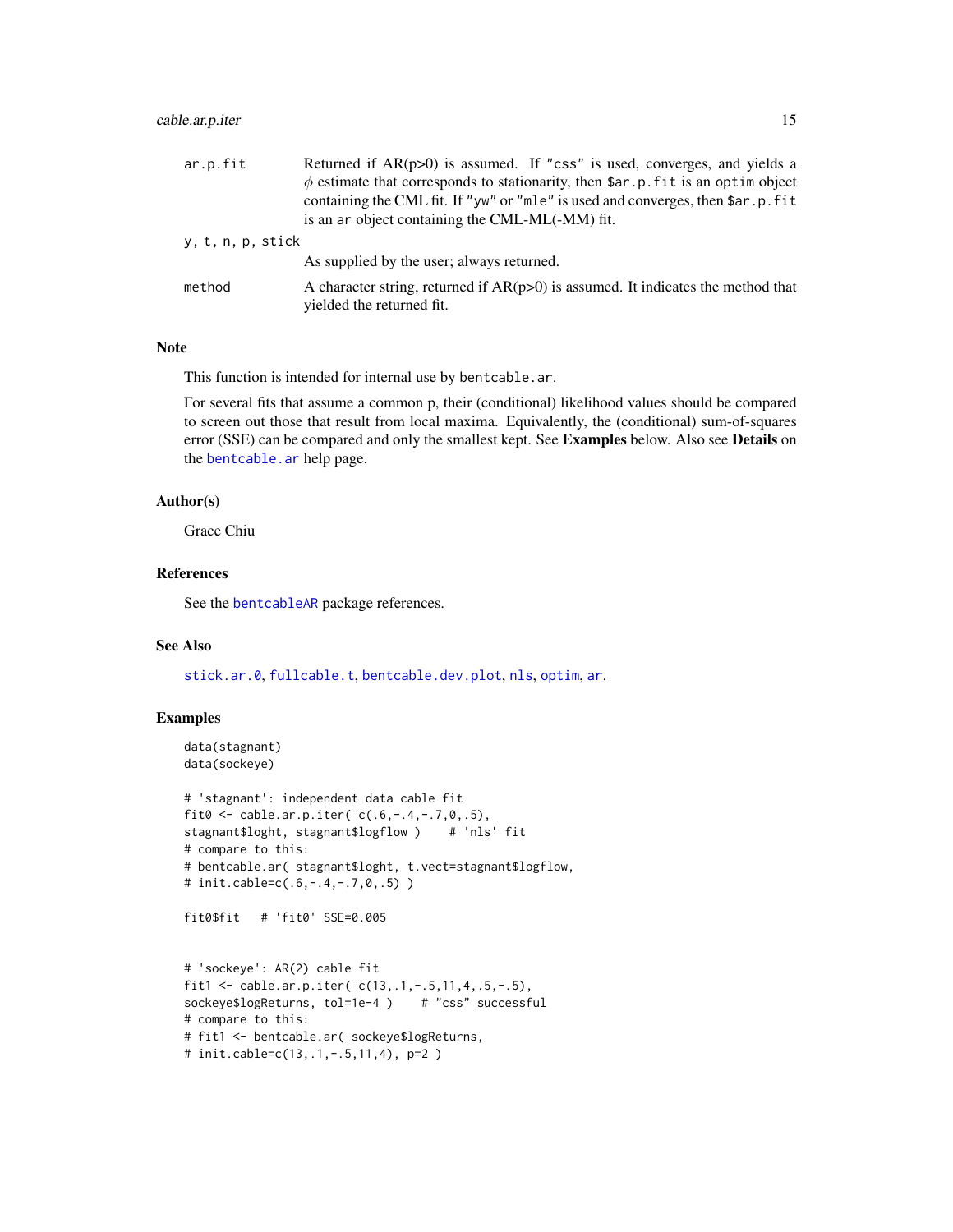```
fit1$ar.p.fit$value # 'fit1' SSE=4.9
# 'sockeye': AR(2) cable fit
fit2 <- cable.ar.p.iter( c(10,0,0,5,.1,.5,-.5), sockeye$logReturns,
tol=1e-4 ) # "css" unsuccessful, switched to "yw"
# compare to this:
# fit2 <- bentcable.ar(sockeye$logReturns,
# init.cable=c(10,0,0,5,.1), p=2 )
cable.ar.p.iter( fit2$est, sockeye$logReturns,
tol=1e-4 ) # 'fit2' SSE=13.8 (from first line of screen output)
# 'sockeye': AR(4) stick fit
cable.ar.p.iter( c(13,.1,-.5,11,.5,-.5,.5,-.5),
sockeye$logReturns, tol=1e-4, stick=TRUE )
# compare to this:
# bentcable.ar( sockeye$logReturns,
# init.cable=c(13,.1,-.5,11), p=4, stick=TRUE )
```
<span id="page-15-1"></span>cable.ar.p.plot *Plot Bent Cable AR(p) Fit Over Data*

# Description

Plot the bent-cable AR(p) regression.

#### Usage

```
cable.ar.p.plot(ar.p.fit, xlab = "time", ylab = "", main = NULL, ctp.ci = NULL)
```
# Arguments

| ar.p.fit | A cable.ar.p.iter object for $AR(p)$ data, $p>0$ . |
|----------|----------------------------------------------------|
| xlab     | Character string: x-axis label.                    |
| ylab     | Character string: y-axis label.                    |
| main     | Character string: plot title.                      |
| ctp.ci   | A cable.change.conf object.                        |

# Details

The time series data and bent-cable / broken-stick fit are extracted from the argument ar.p.fit. These data are then plotted, with the fitted regression superimposed in red. The estimated transition  $\tau$  and  $\tau \pm \gamma$  are also marked in red. The optional ctp.ci, if provided, adds to the plot in blue the confidence interval for the CTP (unique point at which the cable's slope changes sign).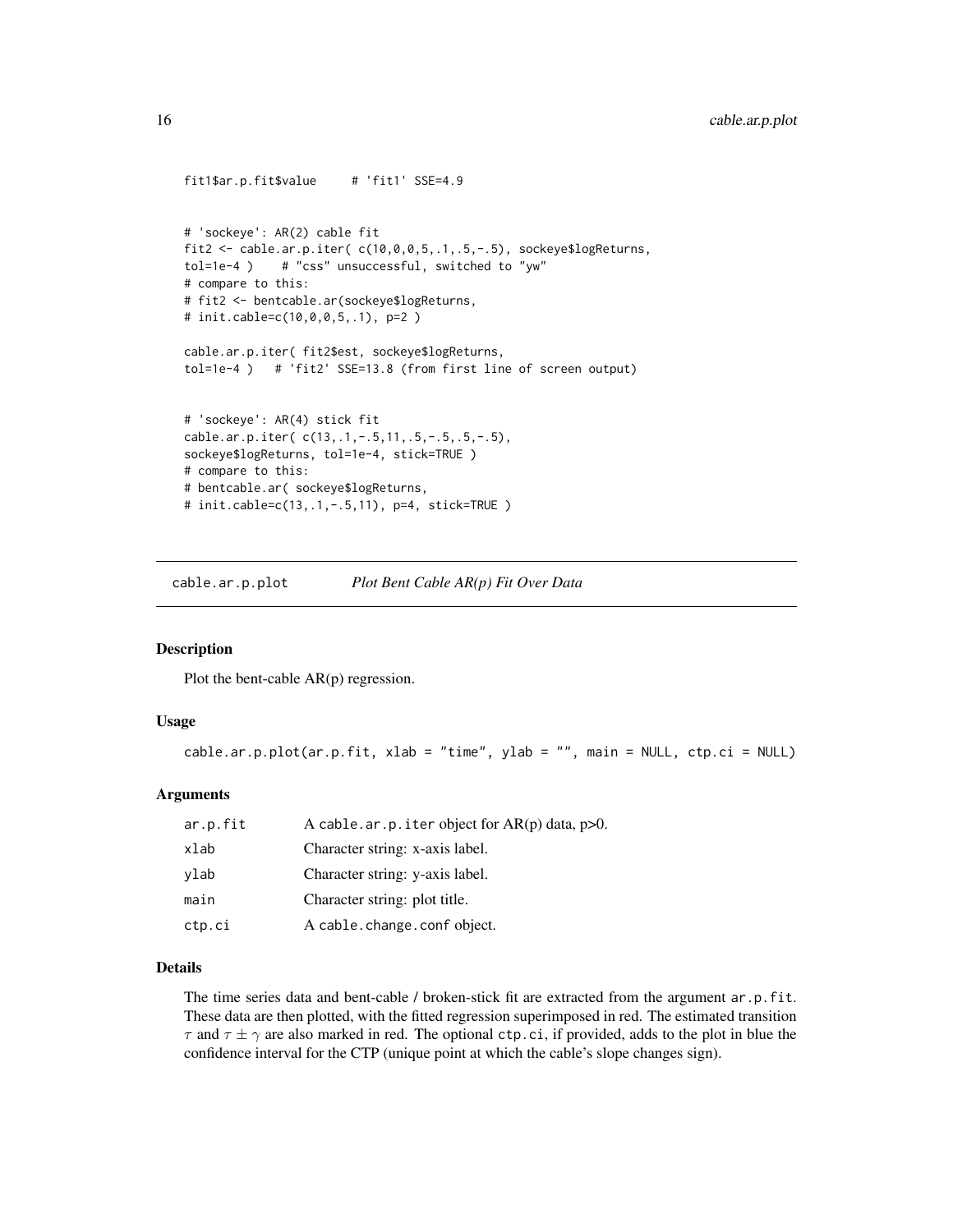# <span id="page-16-0"></span>cable.ar.p.plot 17

#### Warning

This function fails if  $ar.p.fit$  is from a non-AR( $p>0$ ) fit. For fits with independent data, use cable.lines.

#### Note

This function is intended for internal use by bentcable.ar.

# Author(s)

Grace Chiu

#### References

See the [bentcableAR](#page-9-1) package references.

# See Also

[cable.lines](#page-23-1), [plot](#page-0-0), [par](#page-0-0)

### Examples

data(sockeye)

```
# AR(2) cable fit
fit.ar2 <- cable.ar.p.iter( c(13,.1,-.5,11,4,.5,-.5),
sockeye$logReturns, tol=1e-4 )
cable.ar.p.plot( fit.ar2, ctp.ci=cable.change.conf( fit.ar2, .9 ) )
```

```
# compare to this:
# fit.ar2 <- bentcable.ar( sockeye$logReturns,
# init.cable=c(13,.1,-.5,11,4), p=2, ci.level=.9 )
# cable.ar.p.plot( fit.ar2$cable, ctp.ci=fit.ar2$ctp )
```

```
# AR(4) stick fit
fit.ar4 <- cable.ar.p.iter( c(13,.1,-.5,11,.5,-.5,.5,-.5),
sockeye$logReturns, tol=1e-4, stick=TRUE )
cable.ar.p.plot( fit.ar4, ctp.ci=cable.change.conf( fit.ar4, .9 ) )
```

```
# compare to this:
# fit.ar4 <- bentcable.ar( sockeye$logReturns,
# init.cable=c(13,.1,-.5,11), p=4, stick=TRUE, ci.level=.9 )
# cable.ar.p.plot( fit.ar4$cable, ctp.ci=fit.ar4$ctp )
```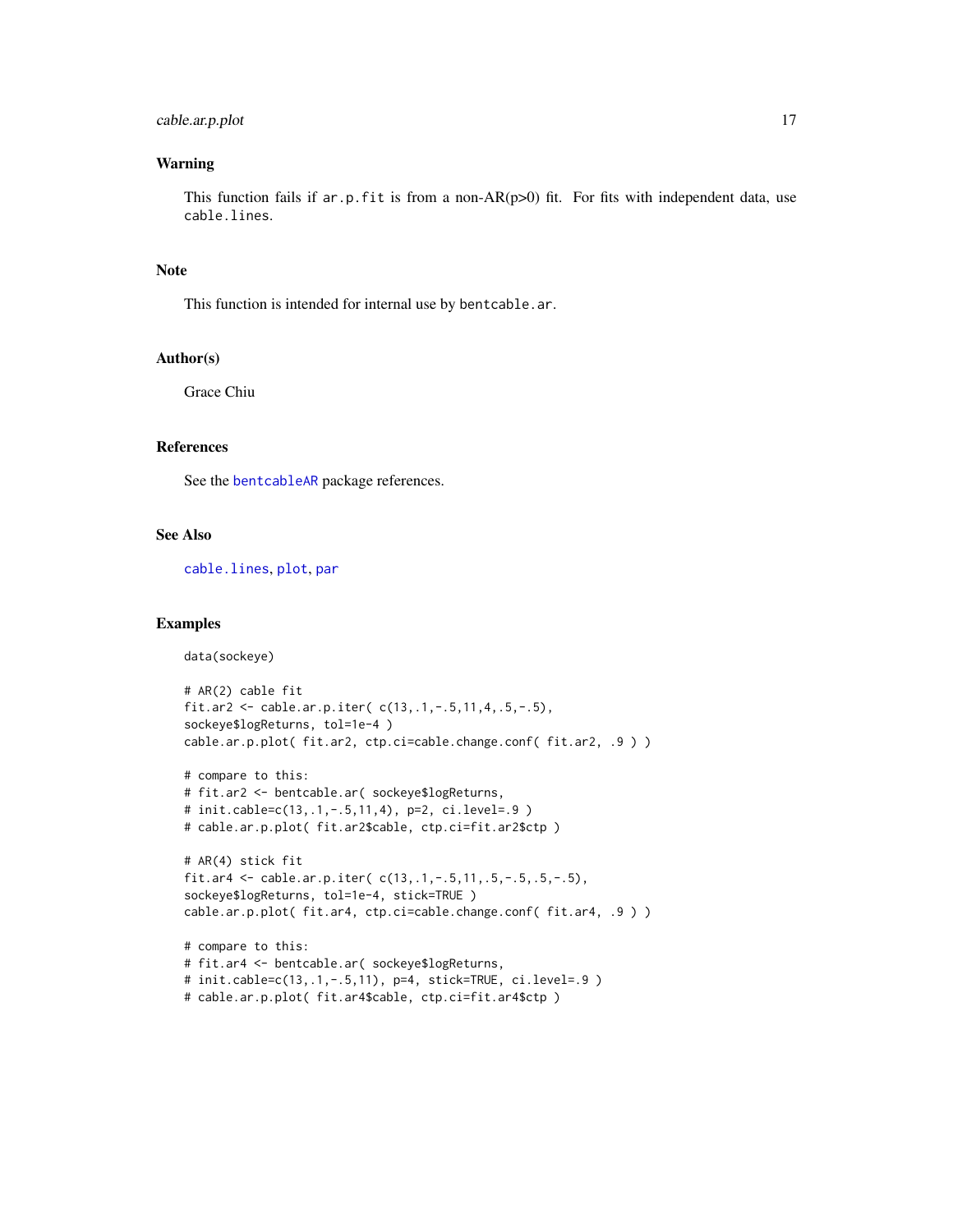<span id="page-17-1"></span><span id="page-17-0"></span>cable.ar.p.resid *Fitted Residuals and Innovations for AR(p>0) Bent Cable*

### Description

This function computes the fitted residuals and fitted innovations from an  $AR(p>0)$  bent-cable regression.

#### Usage

```
cable.ar.p.resid(ar.p.fit)
```
#### Arguments

ar.p.fit A cable.ar.p.iter object for AR(p) data, p>0.

# Details

Fitted residuals correspond to the detrended time series, where the fitted bent cable is subtracted from the data. They retain the autocorrelation structure of the response time series.

Fitted innovations are the *estimated* residual noise after adjusting for the AR(p) structure, and should be approximately independent if the  $AR(p)$  fit successfully captures the actual autocorrelation in the data.

Both types of errors may be used for model diagnosis.

#### Value

| resid | A numeric vector of fitted residuals; it has the same length as the response data. |
|-------|------------------------------------------------------------------------------------|
| innov | A numeric vector of fitted innovations; the first value in the vector corresponds  |
|       | to the $(p+1)$ st time point.                                                      |

#### Warnings

This function fails if  $ar.p.fit$  is from a non-AR( $p>0$ ) fit.

The fitted innovations are only meaningful if ar.p.fit is associated with equidistant time points with unit increments.

#### Note

This function is intended for internal use by bentcable.ar.

#### Author(s)

Grace Chiu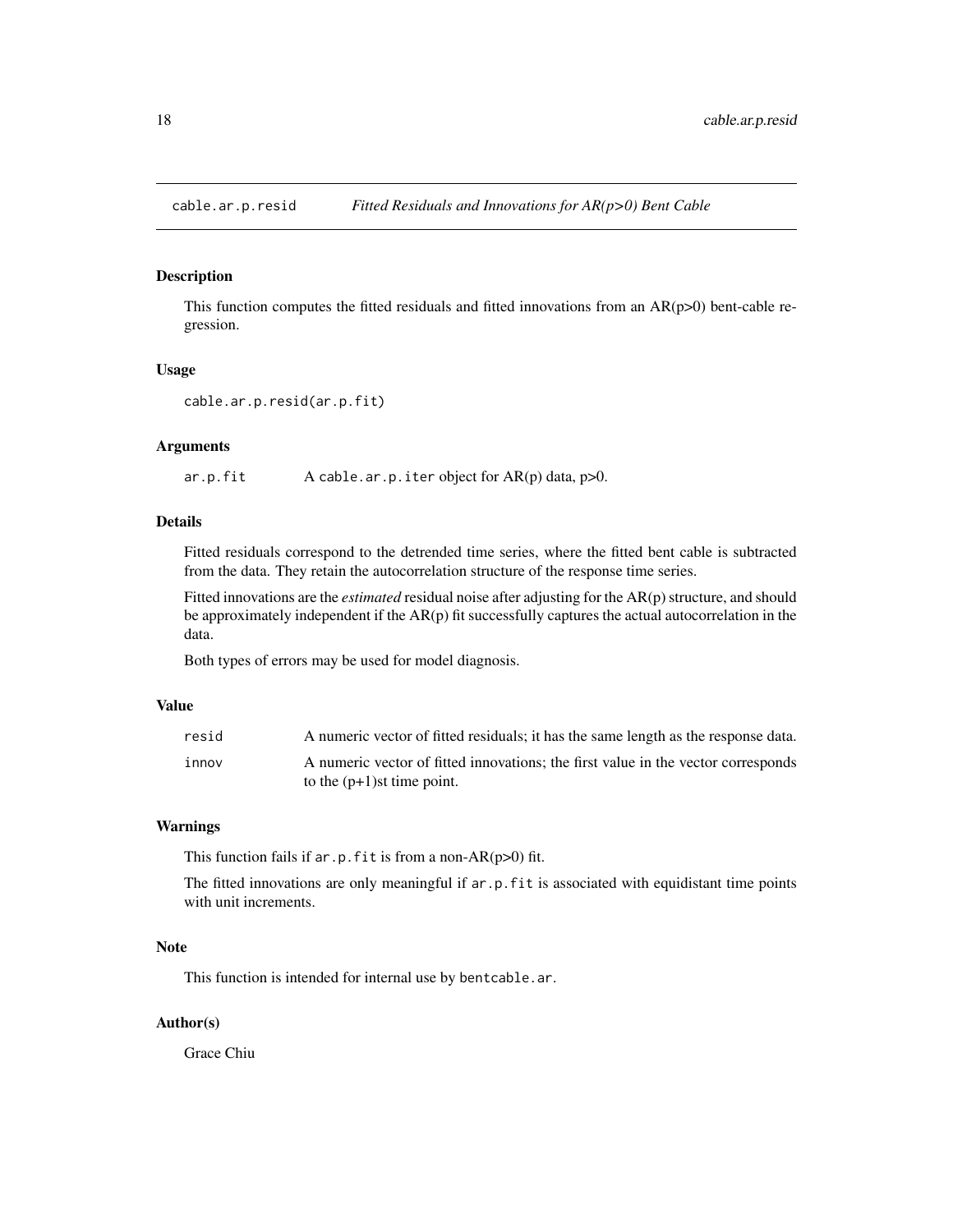<span id="page-18-0"></span>cable.change.conf 19

#### References

See the [bentcableAR](#page-9-1) package references.

#### See Also

[cable.ar.p.diag](#page-11-1)

#### Examples

data(sockeye)

```
fit.ar2 <- cable.ar.p.iter( c(13,.1,-.5,11,4,.5,-.5),
sockeye$logReturns, tol=1e-4 )
cable.ar.p.resid( fit.ar2 )
```
<span id="page-18-1"></span>cable.change.conf *Confidence Interval for CTP of AR(p) Bent Cable*

#### Description

The *critical time point* (CTP) is estimated and accompanied by a Wald confidence interval.

#### Usage

cable.change.conf(ar.p.fit, level)

#### Arguments

| ar.p.fit | A cable.ar.p. iter object for $AR(p\geq 0)$ data. |
|----------|---------------------------------------------------|
| level    | A numeric value between 0 and 1, exclusive.       |

#### Details

The CTP is the unique time point at which the cable's slope changes sign. If this exists, then it must happen inside the transition  $\tau \pm \gamma$ , and is estimated by this function based on the bentcable regression supplied as ar.p.fit. Additionally, an approximate confidence interval using the Wald method is obtained by estimating the asymptotic variance of the CTP estimator. Variance estimation involves inverting an approximate Fisher information matrix by calling the built-in R function solve.

cable.change.conf returns an error if the CTP (almost) does not exist, e.g. when the estimated bent cable slope (almost) does not change signs, or when the fit from ar.p.fit is obtained with a time vector that is not  $c(0,1,2,...)$ . See **Warnings** below.

#### Value

| change.hat | The estimated CTP.                                          |
|------------|-------------------------------------------------------------|
| var        | The estimated asymptotic variance of the CTP estimator.     |
| interval   | The 100*level percent Wald confidence interval for the CTP. |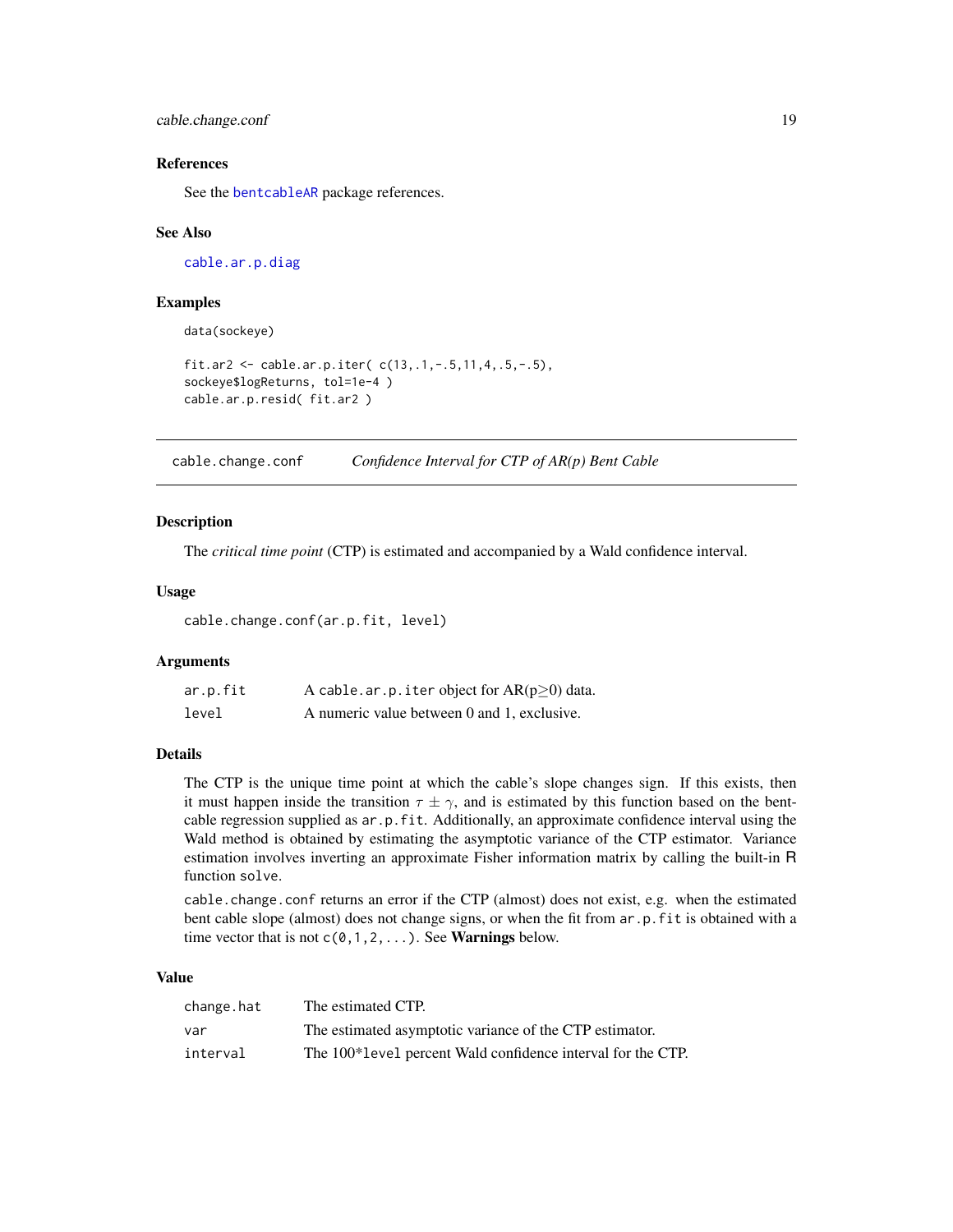#### <span id="page-19-0"></span>Warnings

Computations for the CTP estimate and confidence interval are based on a time vector of the form  $c(0,1,2,\ldots)$ . For any other form for the time vector, the CTP will not be computed, and on-screen warnings will appear. To ensure compatibility between the model fit and CTP estimates, the user is advised to fit the model using the default time vector. Then, if necessary, the user may transform the results to the preferred time scale after the model and CTP estimates have been produced.

The above computational issue implies that the function cannot handle non-time-series data. Rationale: In a non-time-series context design points are often non-equidistant, and the cable's slope often never changes sign; even with a sign change, the point at which this takes place may be less interpretable. In such a context, the user is advised to rely on confidence regions for  $(\tau, \gamma)$  (see References).

#### Note

This function is intended for internal use by bentcable.ar.

#### Author(s)

Grace Chiu

# References

See the [bentcableAR](#page-9-1) package references.

#### See Also

[solve](#page-0-0), [cable.ar.p.plot](#page-15-1)

#### Examples

```
data(sockeye)
```

```
# AR(2) cable fit
fit.ar2 <- cable.ar.p.iter( c(13,.1,-.5,11,4,.5,-.5),
sockeye$logReturns, tol=1e-4 )
cable.change.conf( fit.ar2, .9 )
# compare to this:
# fit.ar2 <- bentcable.ar( sockeye$logReturns,
# init.cable=c(13,.1,-.5,11,4), p=2, ci.level=.9 )
# cable.change.conf( fit.ar2$cable, .9 )
# AR(2) stick fit
stick.ar2 <- cable.ar.p.iter( c(13,.1,-.5,11,.5,-.5),
sockeye$logReturns, tol=1e-4, stick=TRUE)
cable.change.conf( stick.ar2, .9)
```

```
# compare to this:
```

```
# stick.ar2 <- bentcable.ar( sockeye$logReturns,
```

```
# init.cable=c(13,.1,-.5,11), p=2, stick=TRUE, ci.level=.9 )
```

```
# cable.change.conf( stick.ar2$cable, .9 )
```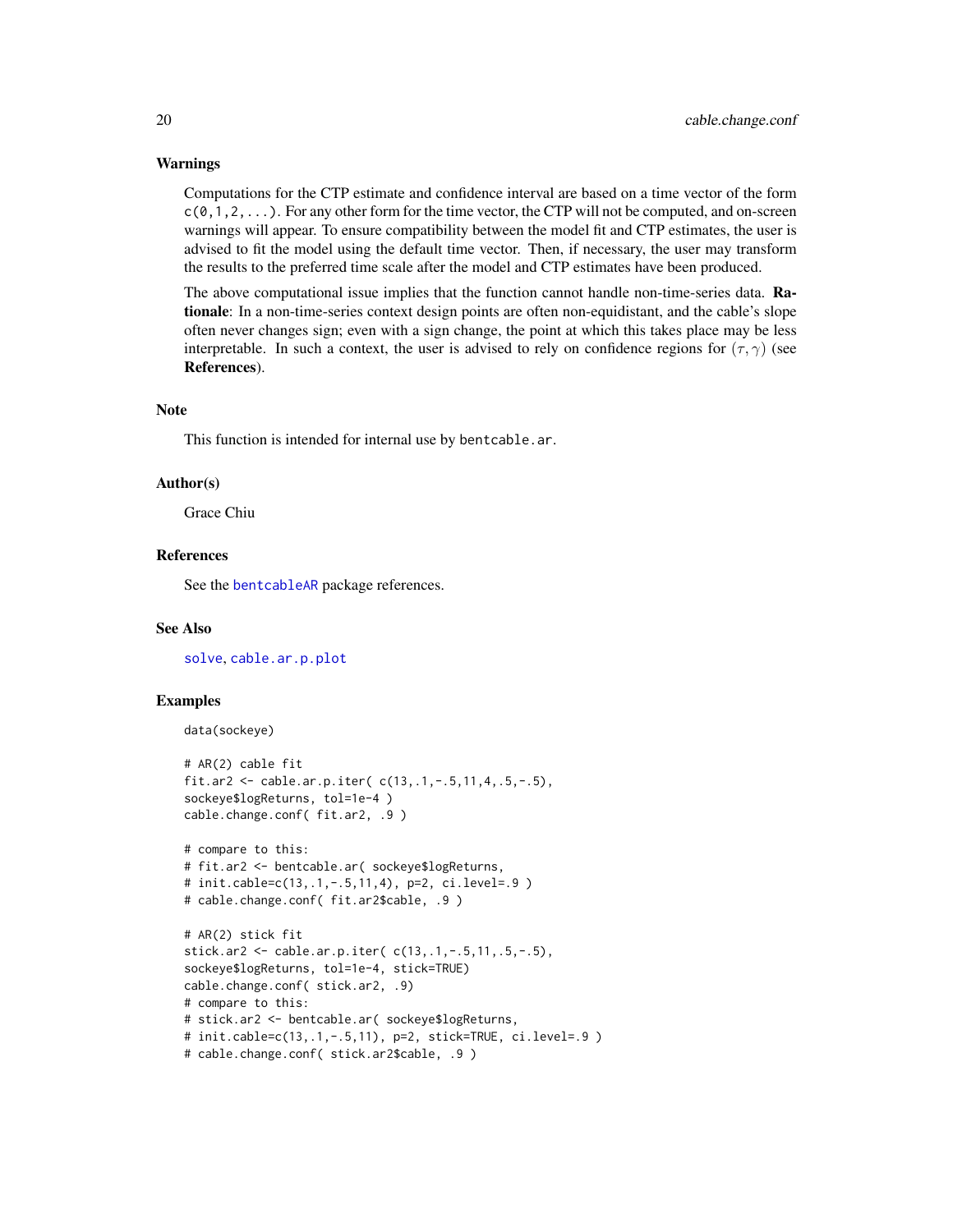```
# AR(4) stick fit
fit.ar4 <- cable.ar.p.iter( c(13,.1,-.5,11,.5,-.5,.5,-.5),
sockeye$logReturns, tol=1e-4, stick=TRUE )
cable.change.conf( fit.ar4, .9 )
# compare to this:
# fit.ar4 <- bentcable.ar( sockeye$logReturns,
# init.cable=c(13,.1,-.5,11), p=4, stick=TRUE, ci.level=.9 )
# cable.change.conf( fit.ar4$cable, .9 )
```

```
cable.fit.known.change
```
*Grid-based Bent-Cable Regression for Independent or AR Data*

# <span id="page-20-1"></span>Description

These functions compute the profile deviance over a  $(\tau, \gamma)$ -grid to either fit a bent-cable regression with known transition, or to generate initial values for a bent-cable regression with unknown transition. cable.dev and cable.fit.known.change form the main engine of bentcable.dev.plot.

#### Usage

cable.ar.0.fit(y.vect, t.vect = NULL, tau.vect, gamma.vect, dev.mat, stick = FALSE) cable.dev(tau.vect, gamma.vect, y.vect, t.vect = NULL,  $p = 0$ ) cable.fit.known.change(y.vect, t.vect = NULL, n = NA, tau.vect, gamma.vect, dev.mat,  $p = 0$ )

#### Arguments

| y.vect     | A numeric vector of response values.                                                                                                                           |
|------------|----------------------------------------------------------------------------------------------------------------------------------------------------------------|
| t.vect     | A numeric vector of design points. Specifying t.vect=NULL is equivalent to<br>specifying the default time points $c(0,1,2,)$ . Also see <b>Warnings</b> below. |
| n          | Length of response vector (optional).                                                                                                                          |
| tau.vect   | A numeric vector of $\tau$ -coordinates of the grid points.                                                                                                    |
| gamma.vect | A numeric vector of $\gamma$ -coordinates of the grid points.                                                                                                  |
| dev.mat    | A numeric matrix (can be single column) corresponding to the bent-cable profile<br>deviance surface / function over the $(\tau, \gamma)$ -grid.                |
| p          | The autoregressive order (non-negative integer). p=0 specifies independent data<br>that may or may not be from a time series context.                          |
| stick      | A logical value; if TRUE then a broken stick (i.e. bent cable with $\gamma=0$ .) is fitted.                                                                    |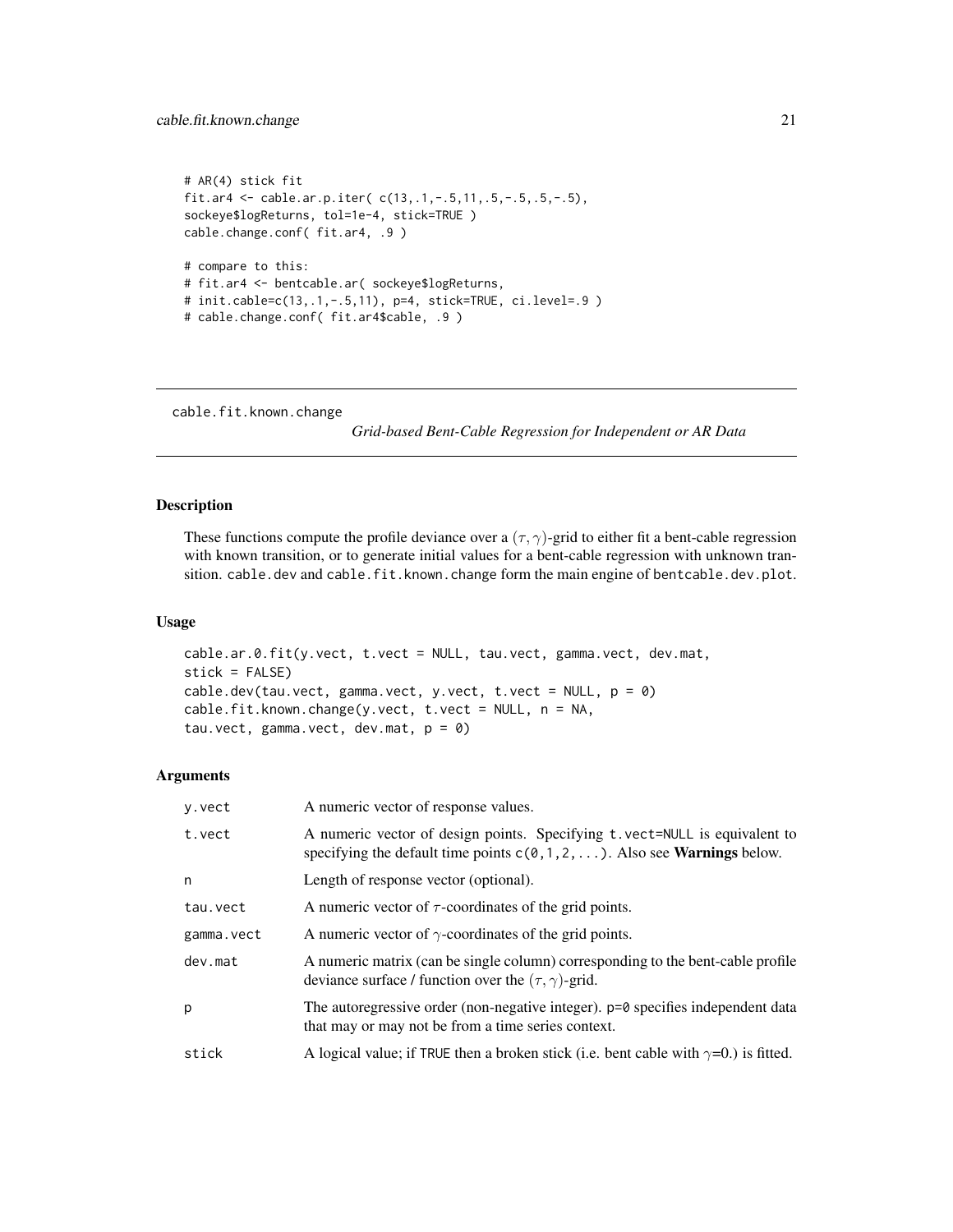# <span id="page-21-0"></span>Details

Given the response data in y. vect and design points in  $t$ . vect, cable. dev evaluates the bent-cable profile deviance surface / function over the user-specified  $(\tau, \gamma)$ -grid. The returned values are intended to be used in conjunction with contour or persp, in which case tau.vect and gamma.vect should have length greater than 1 so that the returned object is a matrix with at least two columns. If such a plot is not required, then tau, vect and/or gamma, vect can be scalar. This function is internal to the main plotting interface [bentcable.dev.plot](#page-1-1).

The grid point at which the profile deviance is maximum corresponds to a bent-cable fit given a known transition that is best among the specified grid points. cable.fit.known.change locates this peak and computes this fit. If multiple peaks exist (such as along a ridge), then only that at the smallest  $\tau$  and smallest  $\gamma$  is used.

For both functions,  $p=0$  should be specified to indicate independent data (time series or otherwise). For time-series data, a positive integer p should be specified as the autoregressive order. Fitting is done by internally calling the built-in R function  $\text{Im}$  for p=0 and arima for non-zero p; this procedure is appropriate since bent-cable regression with a known transition is linear.

Note that the grid-based cable. fit. known. change does not locate the true peak of the continuous profile deviance surface / function. However, for a grid that traps the true peak between grid points, the returned fit is approximately the overall best fit (with all parameters unknown), and thus can be fed into bentcable. ar as initial values for computing the actual best fit. A special case is  $p=0$ for independent data (time-series or otherwise), which can be handled by cable.ar.0.fit (called internally by bentcable.ar). cable.ar.0.fit calls cable.ar.p.iter when stick=FALSE but calls stick.ar.0 when stick=TRUE; in both cases, the built-in R function nls is utilized to perform maximum likelihood.

For all three functions, to fit a broken stick with a known break point, gamma. vect should be the single value 0, and thus dev.mat is a column matrix (see [bentcable.dev.plot](#page-1-1)).

## Value

| fit         | Returned by cable.fit.known.change and cable.ar.0.fit.                                                                                                                     |
|-------------|----------------------------------------------------------------------------------------------------------------------------------------------------------------------------|
|             | For cable $\text{fit}$ . known change, $\text{fit}$ is the AR(p) bent-cable regression at the                                                                              |
|             | known transition grid point; if $p=0$ , it is an $lm$ object, otherwise it is an arima<br>object.                                                                          |
|             | For cable.ar.0.fit, \$fit is an nls object that is the maximum likelihood<br>bent-cable fit.                                                                               |
| init        | Returned by cable. fit. known. change, containing the coefficients from \$fit<br>that can be used as initial values in bent-cable regression with unknown transi-<br>tion. |
| у           | Same as y. vect: returned by cable. ar. 0. fit.                                                                                                                            |
| t           | Same as t. vect: returned by cable. ar. 0. fit.                                                                                                                            |
| n, p, stick | As supplied by the user: returned by cable.ar.0.fit.                                                                                                                       |
|             |                                                                                                                                                                            |

cable.dev returns the evaluated profile deviance surface / function as a matrix.

#### Warnings

For time-series data, t.vect *MUST* be equidistant with unit increments; otherwise, these functions will return meaningless values. (For independent data, t.vect can be non-equidistant.)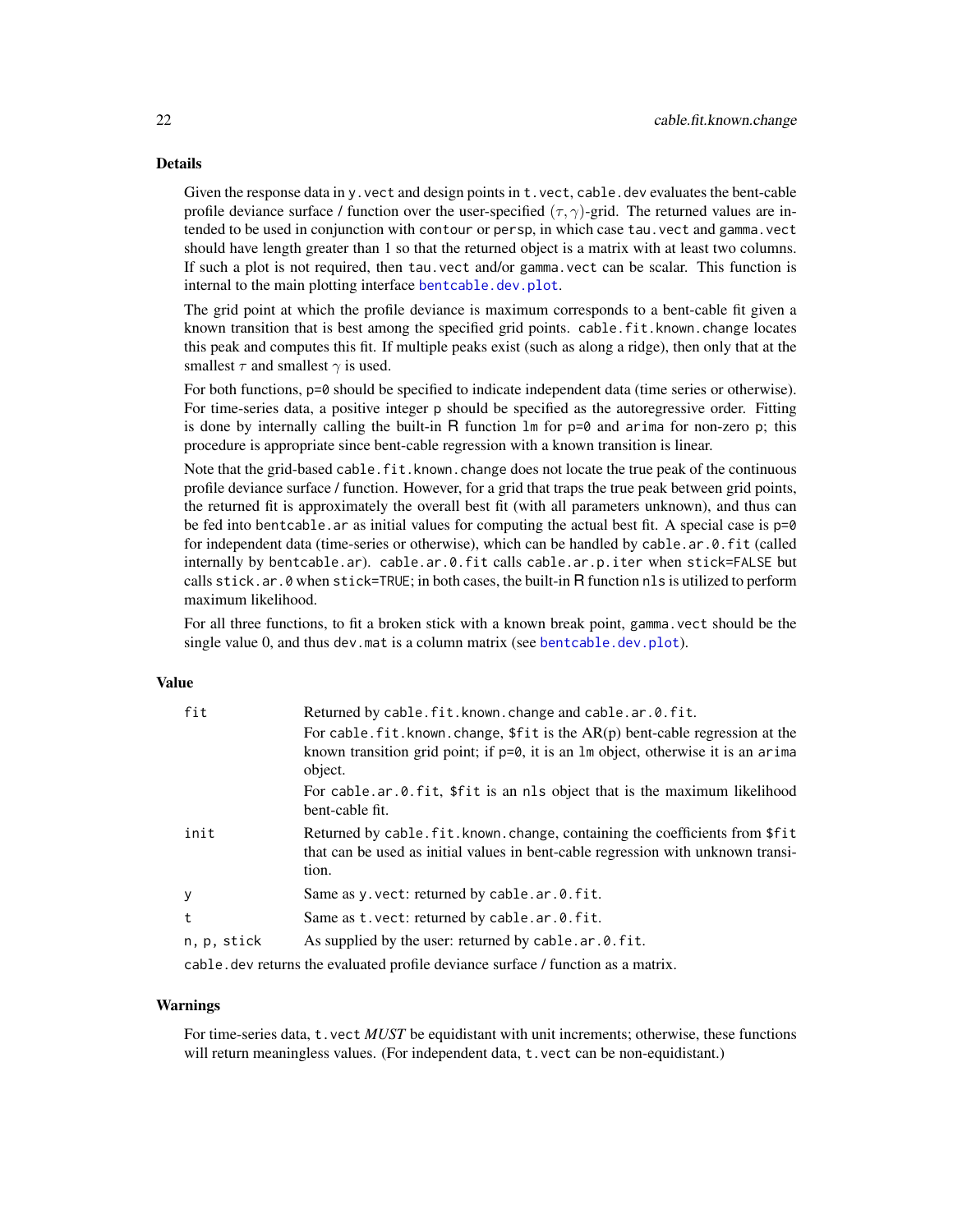#### <span id="page-22-0"></span>cable.fit.known.change 23

Grid-based bent-cable regression and its use in subsequent overall fits rely on locating the region in which the continous deviance surface truly peaks. The user should be aware of possible local maxima and/or coarse grids that result in less-than-best fits.

### Note

These functions are intended for internal use by bentcable.dev.plot and bentcable.ar.

# Author(s)

Grace Chiu

#### References

See the [bentcableAR](#page-9-1) package references.

#### See Also

[bentcable.dev.plot](#page-1-1), [bentcable.ar](#page-1-2), [nls](#page-0-0), [lm](#page-0-0), [arima](#page-0-0)

#### Examples

```
data(stagnant)
data(sockeye)
```

```
# non-time-series data: compute grid-based profile deviance
cable.dev( seq(-.04,.16,length=10), seq(.2,.65,length=10),
stagnant$loght, stagnant$logflow )
# compare to this:
# bentcable.dev.plot( seq(-.04,.16,length=10),
# seq(.2,.65,length=10), stagnant$loght, stagnant$logflow )$dev
# AR(2) bent cable, start time at 0: find best grid-based fit
dev <- cable.dev( seq(6,18,length=15), seq(.01,12,length=15),
sockeye$logReturns, p=2 )
contour( seq(6,18,length=15), seq(.01,12,length=15), dev )
cable.fit.known.change( sockeye$logReturns, tau.v=seq(6,18,length=15),
gamma.v=seq(.01,12,length=15), dev.mat=dev, p=2 )
```

```
# AR(0) broken stick, start time at 80: find best overall fit
dev <- cable.dev ( seq(85,97,length=15), 0, sockeye$logReturns,
sockeye$year)
plot( seq(85,97,length=15), dev, type="l" )
cable.ar.0.fit( sockeye$logReturns, sockeye$year,
tau.v=seq(85,97,length=15), gamma.v=0, dev.mat=dev,
stick=TRUE )
# compare to this:
# bentcable.ar( sockeye$logReturns, bentcable.dev.plot(
# seq(85,97,length=15), 0, sockeye$logReturns, sockeye$year, TRUE
# ), stick=TRUE, t.vect=sockeye$year )
```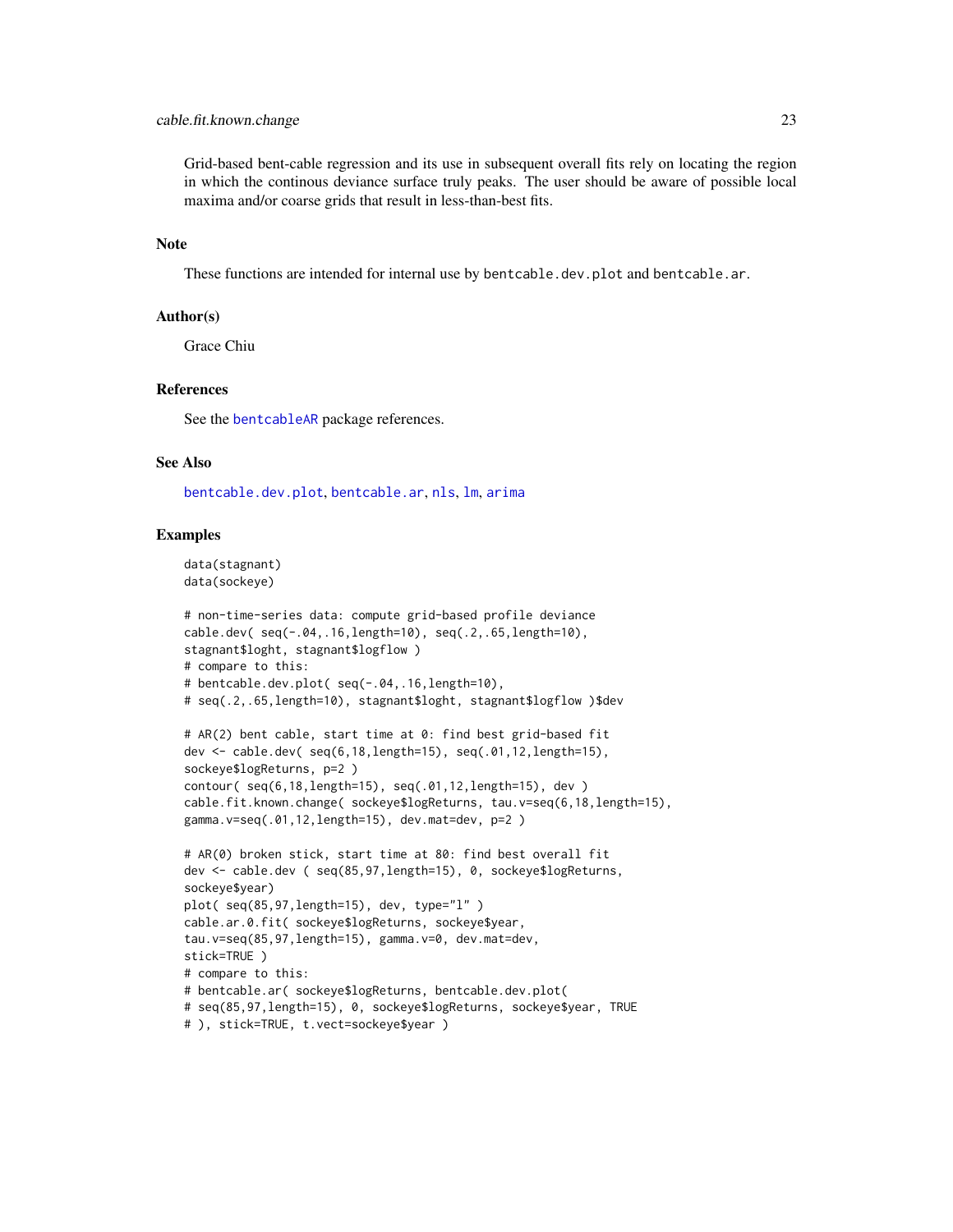# Description

A user-specified bent cable is added to an existing plot. Its intended use is for superimposing a bent-cable regression fit to a scatterplot of the data. The transition is marked by vertical lines at  $\tau$ and  $\tau \pm \gamma$ .

#### Usage

```
cable.lines(x, theta, col = "black", lwd = 1, lty = 2, fit.lty = 1)
```
# Arguments

| $\mathsf{x}$ | A numeric vector of design points or the range of these design points on the<br>existing scatterplot. |
|--------------|-------------------------------------------------------------------------------------------------------|
| theta        | A vector of bent-cable coefficients, in the form of $c(b0, b1, b2, tau, gamma)$ .                     |
| col. lwd     | Graphical parameters for plotting the bent-cable function and transition.                             |
| lty          | Graphical parameter for marking the transition.                                                       |
| fit.lty      | Graphical parameter of type 1ty for plotting the bent-cable function.                                 |

# Note

This function is intended for internal use by bentcable.ar.

# Author(s)

Grace Chiu

# References

See the [bentcableAR](#page-9-1) package references.

#### See Also

[fullcable.t](#page-24-1), [par](#page-0-0), [lines](#page-0-0)

#### Examples

```
data(sockeye)
```

```
plot(sockeye)
cable.lines( sockeye$year, c(6.6,.08,-.68,92,6.01) )
```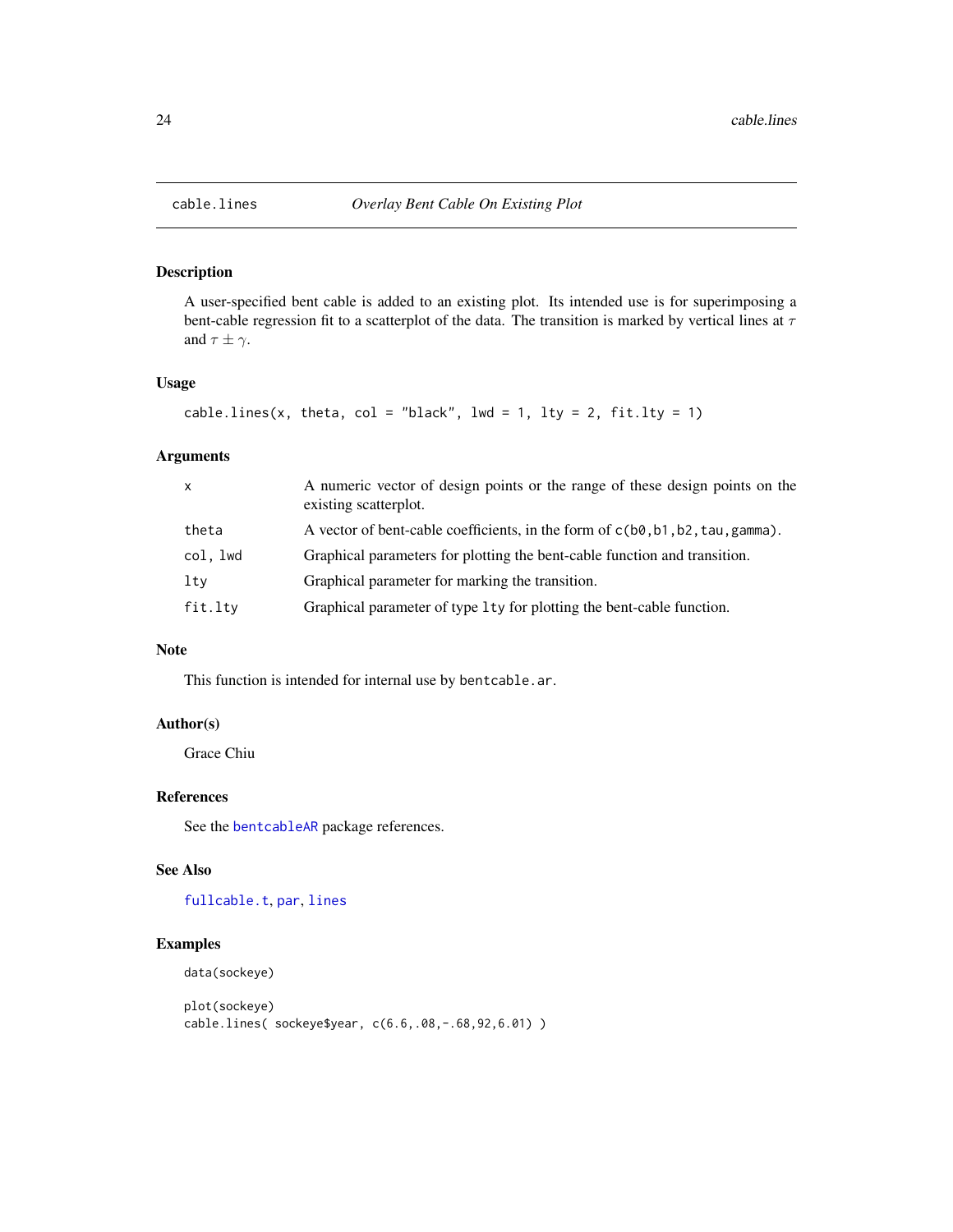<span id="page-24-1"></span><span id="page-24-0"></span>

# Description

The bent-cable response is evaluated at a provided design point t.

#### Usage

fullcable.t(t, b0, b1, b2, tau, gamma)

# Arguments

| t              | A design point at which the bent cable is to be evaluated. |
|----------------|------------------------------------------------------------|
| b0             | Intercept.                                                 |
| b <sub>1</sub> | Incoming slope.                                            |
| h <sub>2</sub> | Coefficient of the <i>basic bent cable</i> .               |
| tau            | Centre of the quadratic bend (transition).                 |
| gamma          | Non-negative half-width of the quadratic bend.             |

# Details

All arguments must be numeric, and at most one can be a vector.

The *full bent cable* has the form  $f(t) = b_0 + b_1t + b_2q(t)$ , where  $q(t)$  is the *basic bent cable* function with intercept and slope 0 and outgoing slope 1:

$$
q(t) = \frac{(t - \tau + \gamma)^2}{4\gamma} I\{|t - \tau| \le \gamma\} + (t - \tau)I\{t > \tau + \gamma\}
$$

for  $\gamma \geq 0$ .

# Note

This function is intended for internal use by bentcable.ar and bentcable.dev.plot.

# Author(s)

Grace Chiu

#### References

See the [bentcableAR](#page-9-1) package references.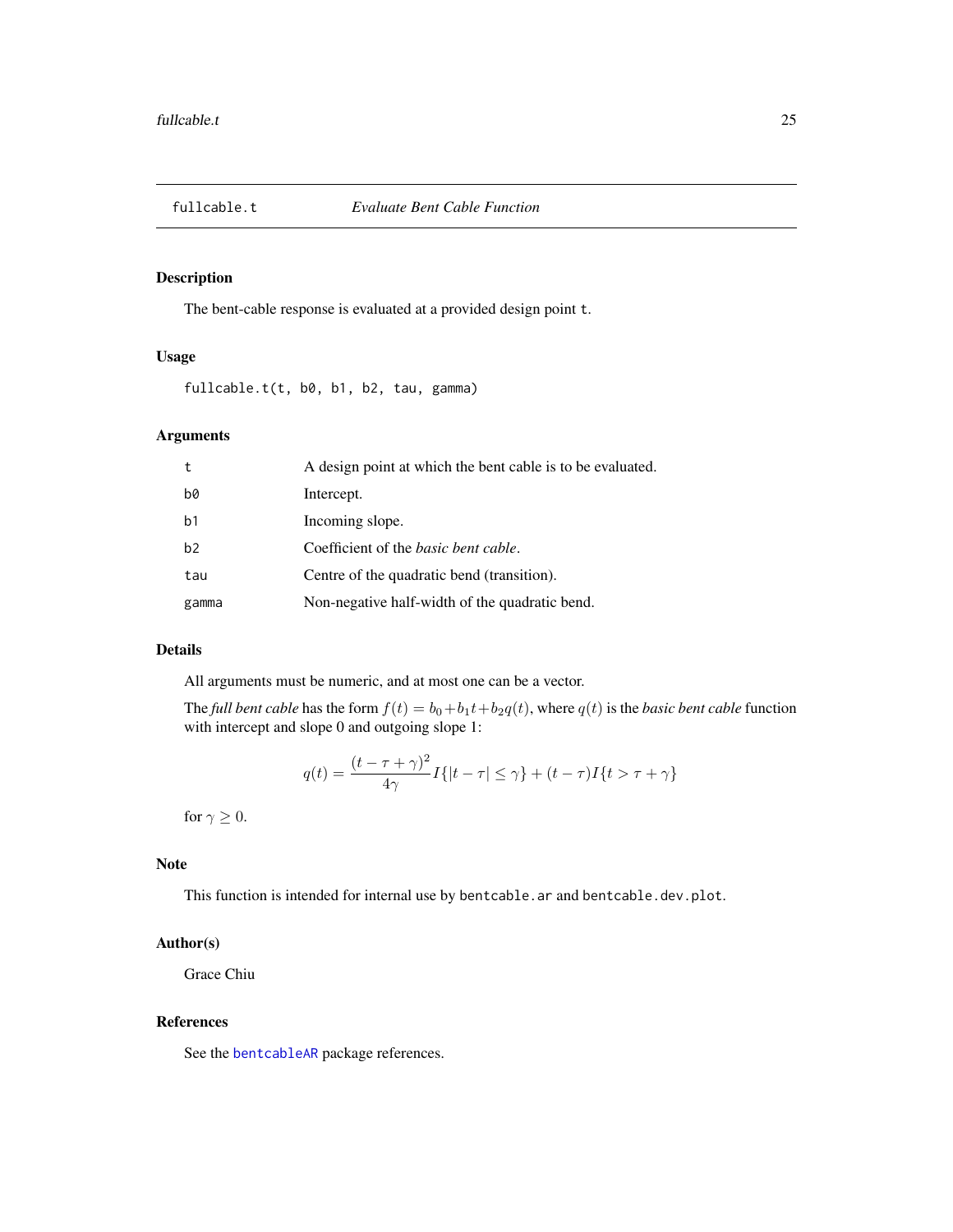# Examples

```
# basic broken stick, kink at 0:
plot( seq(-10,10), fullcable.t(seq(-10,10),0,0,1,0,0) )
# full bent cable, bend centred at 0 with half-width 3:
plot( seq(-10,10), fullcable.t(seq(-10,10),1,.1,-.5,0,3) )
```
is.stationary *Stationarity Check of AR Time Series*

# Description

Check if AR coefficients correspond to stationarity.

# Usage

is.stationary(phi.vect)

#### Arguments

phi.vect A vector of at least one AR coefficient.

#### Details

Stationarity check is performed via the simulation of an AR time series using the built-in R function arima.sim.

#### Value

logical

# Note

This function is intended for internal use by bentcable.ar.

#### Author(s)

Grace Chiu

# Examples

```
is.stationary(1) # F
is.stationary(c(-.5,.2)) # T
```
<span id="page-25-0"></span>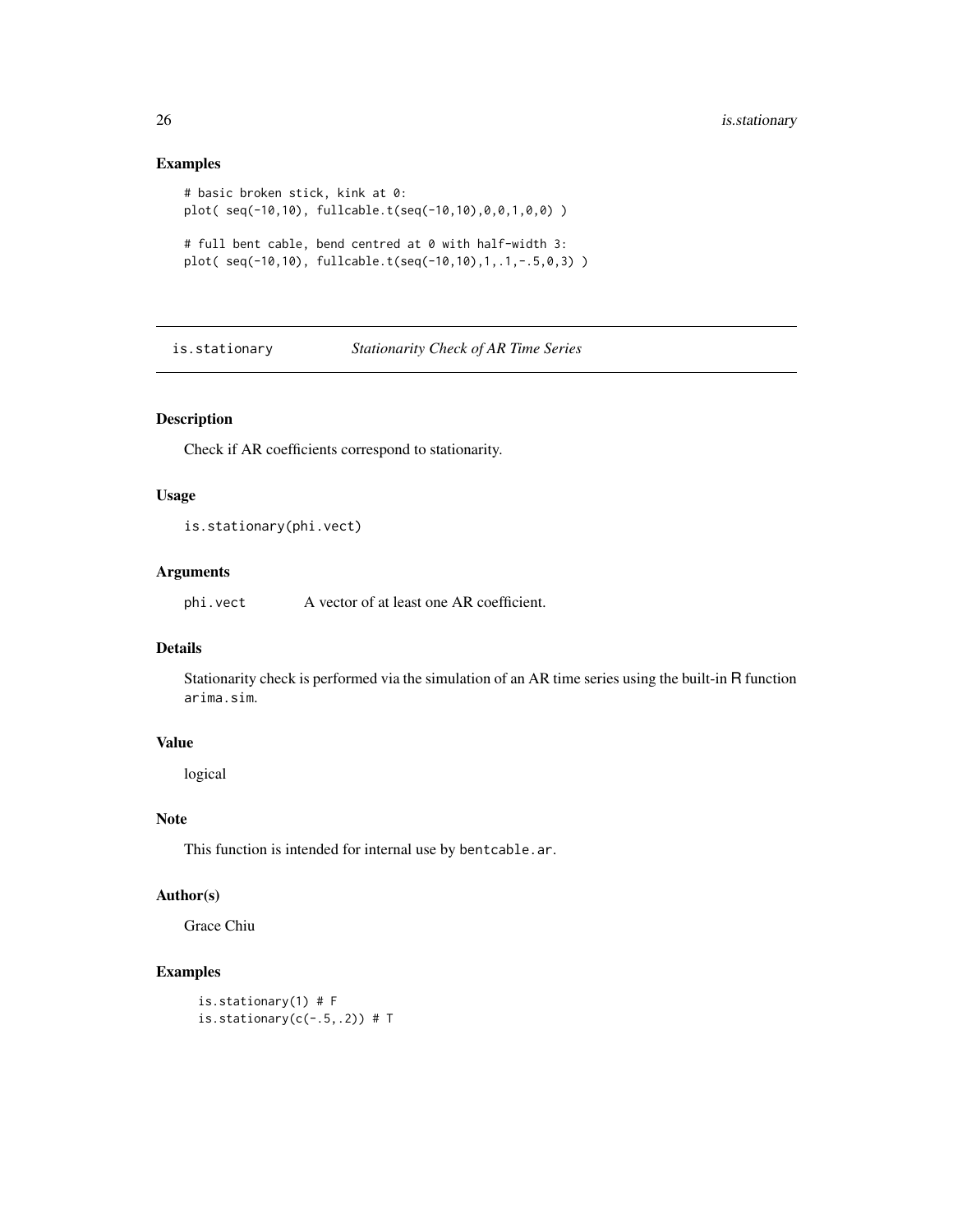<span id="page-26-0"></span>

#### Description

This dataset contains the figures for the returns of Rivers Inlet sockeye salmon (*Oncorhynchus nerka*) recorded annually from 1980 to 2000.

#### Usage

```
data(sockeye)
```
# Format

A data frame with two columns:

- year The year minus 1900. E.g. 80 is 1980 and 100 is the year 2000.
- logReturns The figure for the returning number of salmon, converted to the natural logarithmic scale.

#### Source

Fisheries and Oceans Canada, Pacific Region.

### References

Chiu, G., Lockhart, R. and Routledge, R. (2006), Bent-Cable Regression Theory and Applications, *Journal of the American Statistical Association*, 101, 542–553. DOI: 10.1198/016214505000001177. URL: [https://www.researchgate.net/publication/4742466\\_Bent-Cable\\_Regression\\_Theo](https://www.researchgate.net/publication/4742466_Bent-Cable_Regression_Theory_and_Applications)ry\_ [and\\_Applications](https://www.researchgate.net/publication/4742466_Bent-Cable_Regression_Theory_and_Applications)

stagnant *Stagnant Band Height Data*

#### Description

This is the well-studied data from R.A. Cook's Ph.D. thesis (Queen's University) on the relationship between the flow rate and band height of water on an incline.

#### Usage

data(stagnant)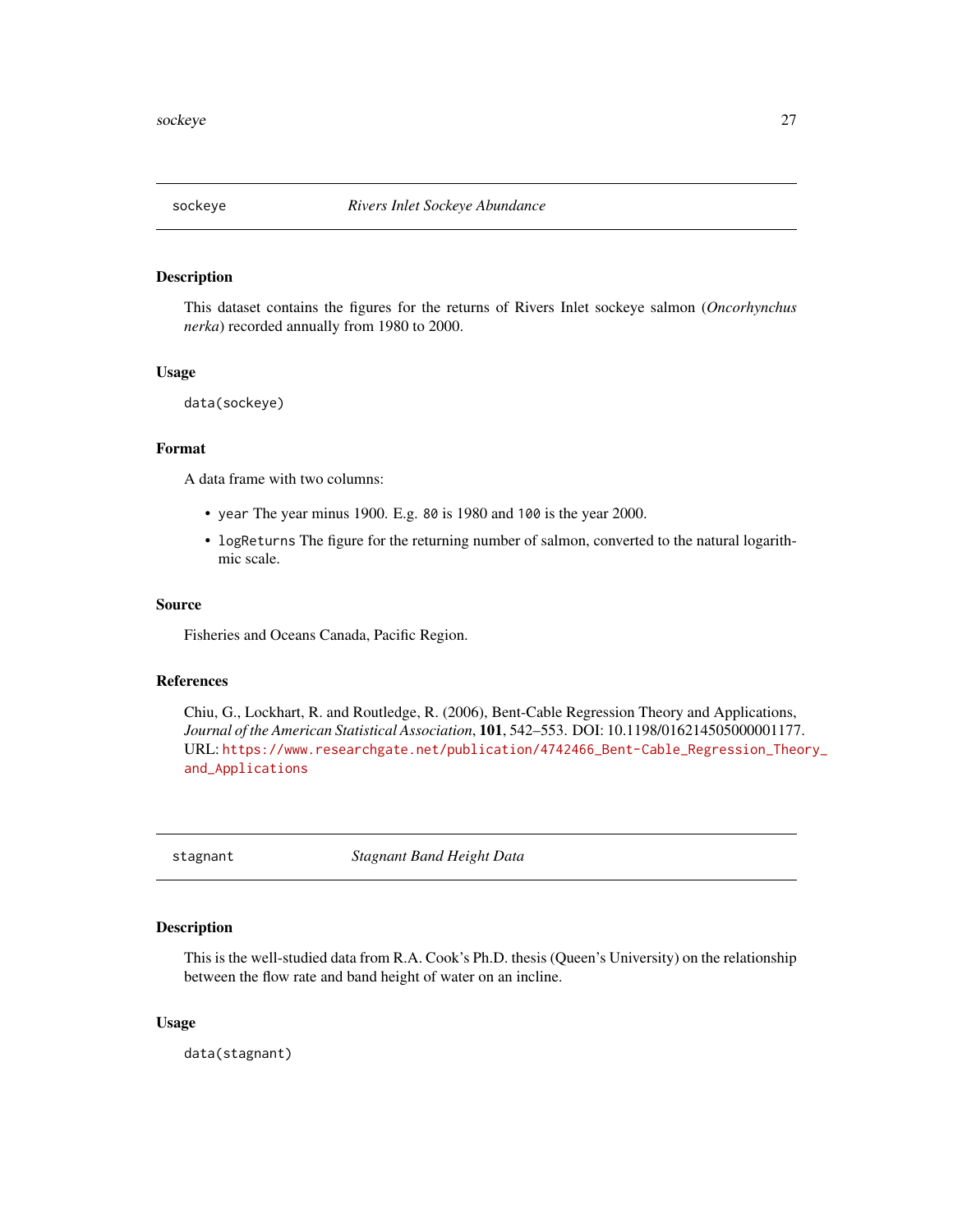#### <span id="page-27-0"></span>Format

A data frame with two columns:

- logflow The flow rate in g/cm-s, log-transformed
- loght The band height in cm, log-transformed.

#### Source

Seber, G. A. F. and Wild, C. J. (2003), *Nonlinear Regression*, Hoboken: Wiley.

#### References

Chiu, G., Lockhart, R. and Routledge, R. (2006), Bent-Cable Regression Theory and Applications, *Journal of the American Statistical Association*, 101, 542–553. DOI: 10.1198/016214505000001177. URL: [https://www.researchgate.net/publication/4742466\\_Bent-Cable\\_Regression\\_Theo](https://www.researchgate.net/publication/4742466_Bent-Cable_Regression_Theory_and_Applications)ry\_ [and\\_Applications](https://www.researchgate.net/publication/4742466_Bent-Cable_Regression_Theory_and_Applications)

<span id="page-27-1"></span>stick.ar.0 *Broken-Stick Regression for Independent Data*

#### Description

This function is the main engine for bentcable.ar when a broken stick (i.e.  $\gamma=0$  for bent cable) model is assumed for independent data. For  $AR(p)$  time-series data, this function is intended for determining an appropriate p and initial values for the stick parameters.

#### Usage

```
stick.ar.0(init.vect, y.vect, t.vect = NULL, n = NA)
```
#### Arguments

| init.vect | A numeric vector of initial values, in the form of $c(b\theta, b\theta, b\theta, \tau)$ , tau).                                                                |
|-----------|----------------------------------------------------------------------------------------------------------------------------------------------------------------|
| v.vect    | A numeric vector of response data.                                                                                                                             |
| t.vect    | A numeric vector of design points, which need not be equidistant. Specifying<br>t. vect=NULL is equivalent to specifying the default time points $c(0,1,2,)$ . |
| n         | Length of response vector (optional).                                                                                                                          |

#### Details

The returned object is compatible with a cable.ar.p.iter object for independent data.

The broken stick as a special case of the bent cable has form  $f(t) = b_0 + b_1t + b_2(t - \tau)I(t > \tau)$ .

Broken-stick regression by maximum likelihood for independent data is performed via nonlinear least-squares estimation of  $\theta = (b_0, b_1, b_2, \tau)$  through the built-in R function nls. The estimation relies on the user-supplied initial values in init.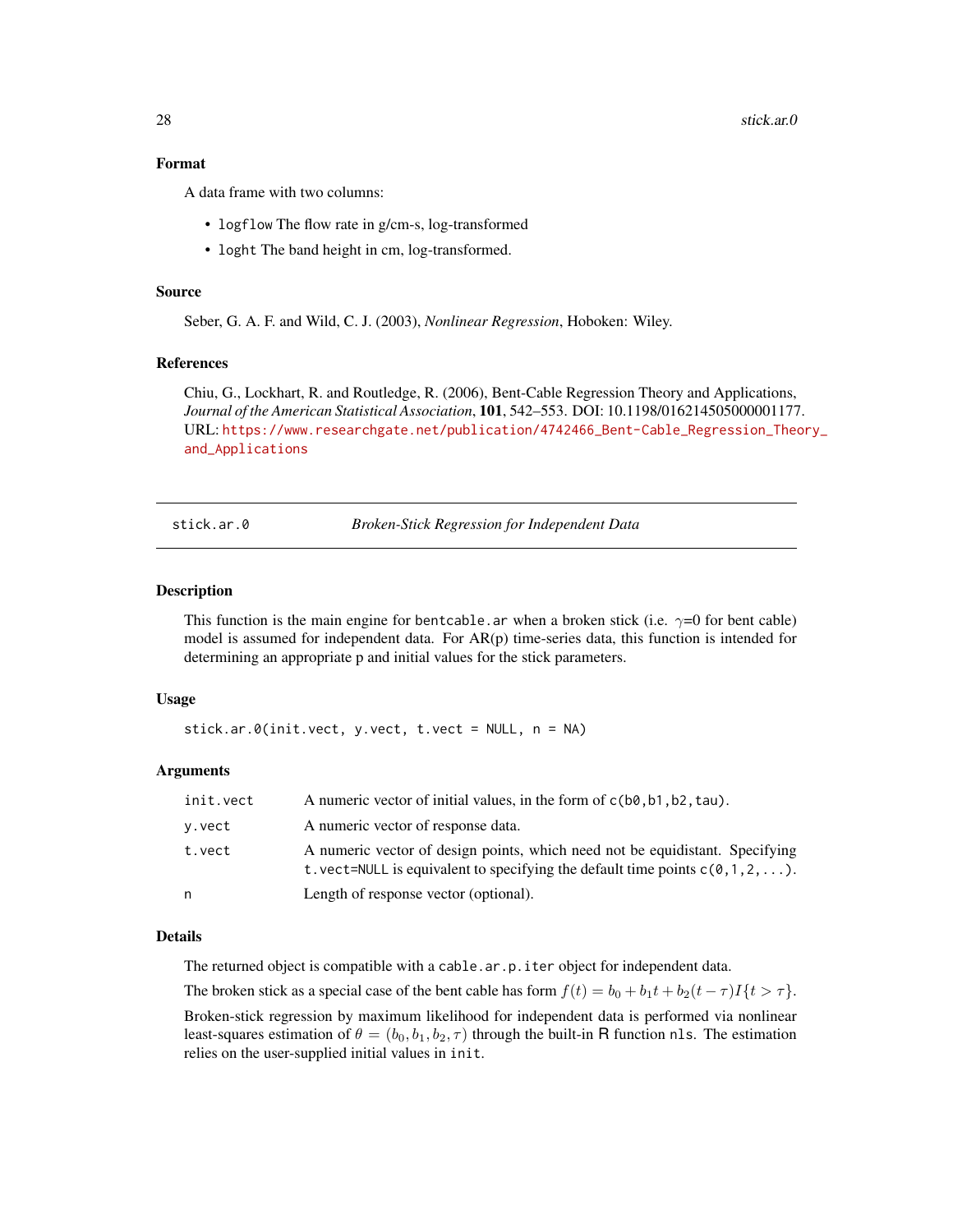#### <span id="page-28-0"></span>stick.ar.0 29

# Value

| fit      | An nls object that is the maximum likelihood fit.                                            |
|----------|----------------------------------------------------------------------------------------------|
| y, t, n  | As supplied by the user.                                                                     |
| p, stick | The values 0 and TRUE, respectively; used internally by bentcable. ar and<br>cable.ar.0.fit. |

# Note

This function is intended for internal use by bentcable.ar.

# Author(s)

Grace Chiu

# References

See the [bentcableAR](#page-9-1) package references.

# See Also

[cable.ar.p.iter](#page-12-1), [fullcable.t](#page-24-1), [cable.fit.known.change](#page-20-2).

# Examples

data(sockeye)

stick.ar.0( c(13,.1,-.7,12), sockeye\$logReturns )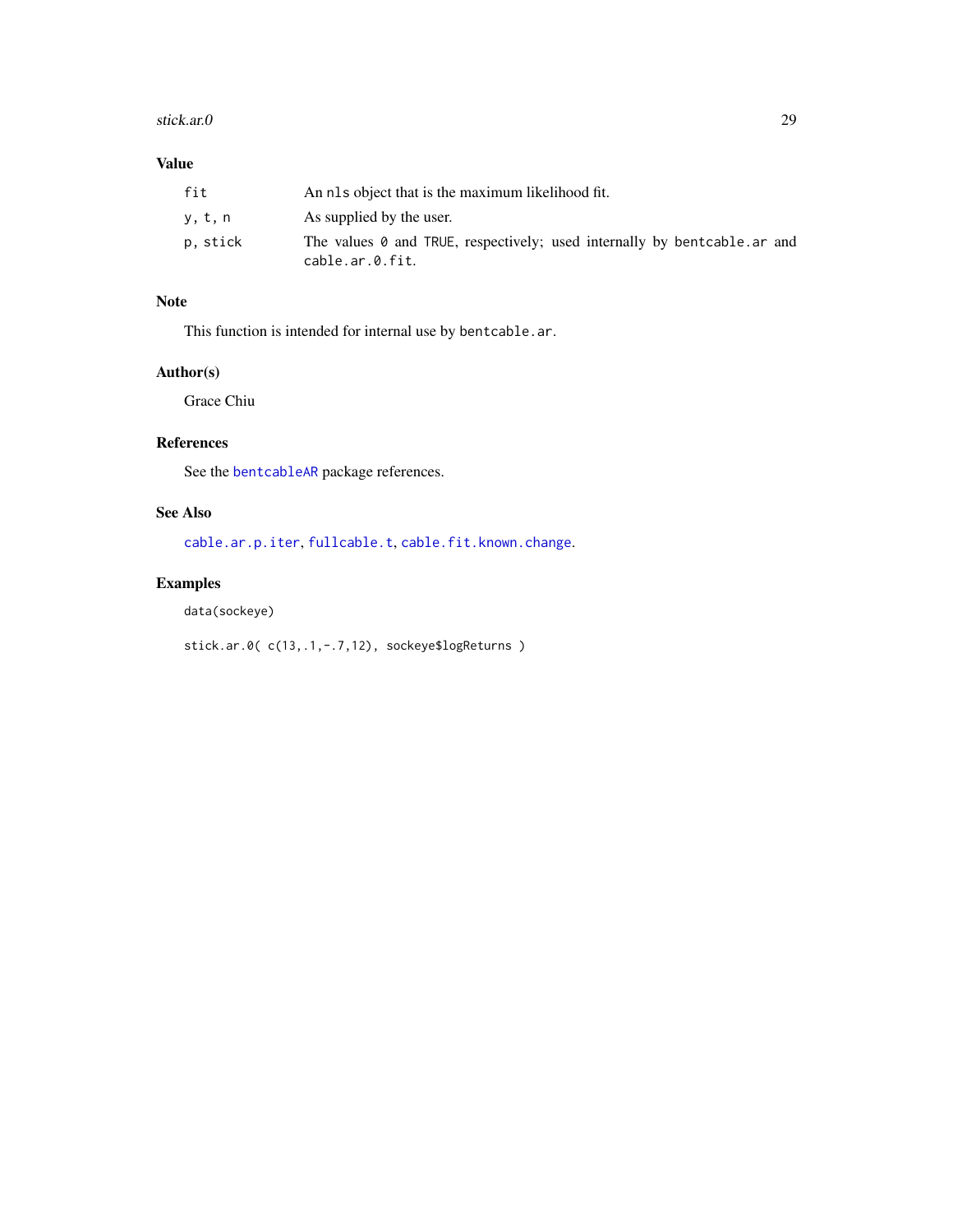# <span id="page-29-0"></span>Index

```
∗ datasets
    sockeye, 27
    stagnant, 27
∗ dplot
    bentcable.ar, 2
    cable.ar.p.diag, 12
    cable.ar.p.plot, 16
    cable.fit.known.change, 21
    cable.lines, 24
∗ models
    bentcable.ar, 2
    cable.ar.p.diag, 12
    cable.ar.p.iter, 13
    cable.ar.p.plot, 16
    cable.ar.p.resid, 18
    cable.change.conf, 19
    cable.fit.known.change, 21
    cable.lines, 24
    fullcable.t, 25
    stick.ar.0, 28
∗ nonlinear
    bentcable.ar, 2
    cable.ar.p.diag, 12
    cable.ar.p.iter, 13
    cable.ar.p.plot, 16
    cable.ar.p.resid, 18
    cable.change.conf, 19
    cable.fit.known.change, 21
    cable.lines, 24
    fullcable.t, 25
    stick.ar.0, 28
∗ package
    bentcableAR, 10
∗ regression
    bentcable.ar, 2
    cable.ar.p.diag, 12
    cable.ar.p.iter, 13
    cable.ar.p.plot, 16
    cable.ar.p.resid, 18
```

```
cable.change.conf, 19
    cable.fit.known.change, 21
    cable.lines, 24
    fullcable.t, 25
    stick.ar.0, 28
∗ ts
    bentcable.ar, 2
    cable.ar.p.diag, 12
    cable.ar.p.iter, 13
    cable.ar.p.plot, 16
    cable.ar.p.resid, 18
    cable.change.conf, 19
    cable.fit.known.change, 21
    is.stationary, 26
    stick.ar.0, 28
acf, 13
ar, 7, 15
arima, 7, 23
bentcable (bentcableAR), 10
bentcable.ar, 2, 11, 14, 15, 23
bentcable.dev.plot, 11, 15, 22, 23
bentcable.dev.plot (bentcable.ar), 2
bentcableAR, 10, 13, 15, 17, 19, 20, 23–25, 29
bentcableAR-package (bentcableAR), 10
cable.ar.0.fit, 5, 6, 11
cable.ar.0.fit
        (cable.fit.known.change), 21
cable.ar.p.diag, 6, 11, 12, 19
cable.ar.p.iter, 5, 6, 11, 13, 29
cable.ar.p.plot, 12, 16, 20
cable.ar.p.resid, 4, 12, 18
cable.change.conf, 5, 6, 11, 19
cable.dev, 6, 11
cable.dev (cable.fit.known.change), 21
cable.fit.known.change, 6, 11, 21, 29
cable.lines, 7, 13, 17, 24
contour, 7
```